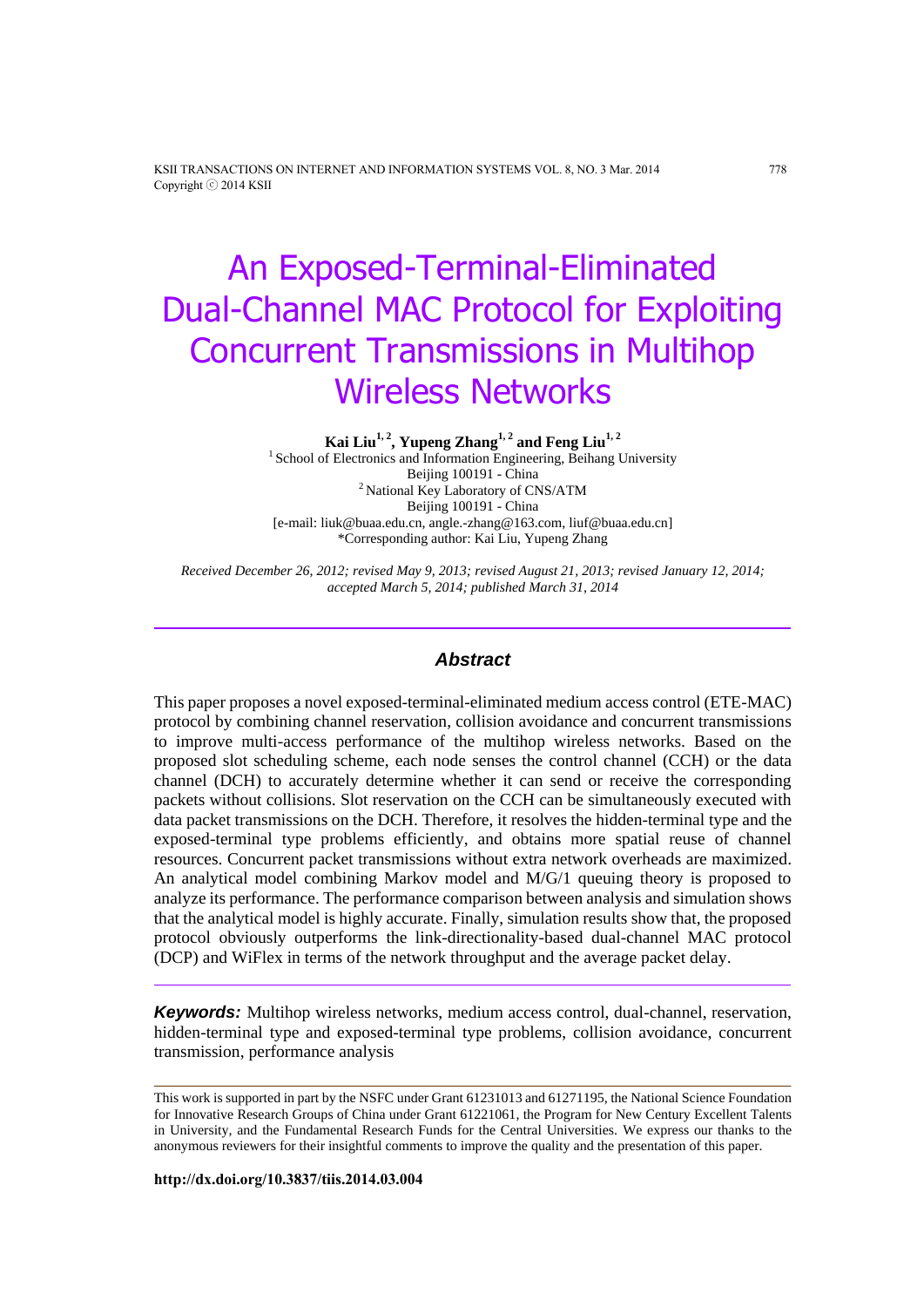# **1. Introduction**

**I**<sup>n</sup> wireless networks, medium access protocol (MAC) protocols are mainly used to handle the dynamic, efficient and fair medium access and channel sharing to exchange information for all nodes according to application scenarios, network features and quality-of-service (QoS) requirements of various traffics [1]. Due to the features of infrastructureless multihop network architecture, wireless broadcasting and bursty traffic, most of MAC protocols usually adopt random access mechanism with reservation, such as request-to-send/clear-to-send (RTS/CTS) handshake-like mechanism. However, in the single-channel MAC protocols, the control and data packet transmissions with different directions (such as the RTS or data packet transmissions from a sender to its recipient versus the CTS or acknowledgment (ACK) packet transmissions from a recipient to its sender) between any adjacent communication node pairs on the same channel may cause serious packet collisions, resulting in lower channel utilization, larger packet delays and higher packet dropping rates. Recently, to better solve this problem, multichannel MAC protocols have attracted considerable interest for their higher overall network performance than that of single-channel MAC protocols [2-8]. The main reason of their advantages lies in that multichannel MAC protocols can allow adjacent communication node pairs to concurrently exchange control or data packets on different channels without collisions and thus make spatial reuse of channel resources more sufficient.

However, on the one hand, they incur the multichannel hidden-terminal type problem [2-6], which greatly increases the collision probability between the ongoing packet transmissions and the incoming packet transmissions of hidden sending terminals or exposed receiving terminals due to the lack of timely channel usage information. On the other hand, they incur the multichannel exposed-terminal type problem [7][9], which causes channel wastage by restricting exposed sending terminals or hidden receiving terminals from reusing available channels. In essence, the multichannel hidden-terminal type and exposed-terminal type problems are caused by the possible collisions between the packet transmissions with different directions on the same channel in the case of multihop network architecture and wireless broadcasting. This occurs, for example, between the transmissions of RTS or data packets from a sender to its recipient and those of CTS or acknowledgment (ACK) packets from a recipient to its sender in a RTS/CTS handshake-like MAC protocol. If there are packet collisions between them, the problem is called the multichannel hidden-terminal type problem. If a collision avoidance mechanism is adopted in the case of no packet collisions, this results in the multichannel exposed-terminal type problem. In addition, multichannel coordination in multichannel MAC protocols needs more complex hardware and protocol design. In most cases, compared to the single-channel MAC protocols, they needs more network overheads (including communicating, computing and storing overheads) to allocate channels efficiently. Therefore, their multi-access performance averaged over the number of channels is generally lower than that of the single-channel MAC protocols [2].

To obtain more spatial reuse of channel resources without consuming extra network overheads, an exposed-terminal-eliminated MAC (ETE-MAC) protocol is presented, which completely eliminates the exposed-terminal type problem and efficiently mitigates the impact of the hidden-terminal type problem. Based on the Markov theory [10-12] as well as the M/G/1 queuing theory [13-15] widely employed for analyzing the performance of MAC protocols, an analytical model for the ETE-MAC protocol is proposed, and based on this the performance of the ETE-MAC protocol is analyzed.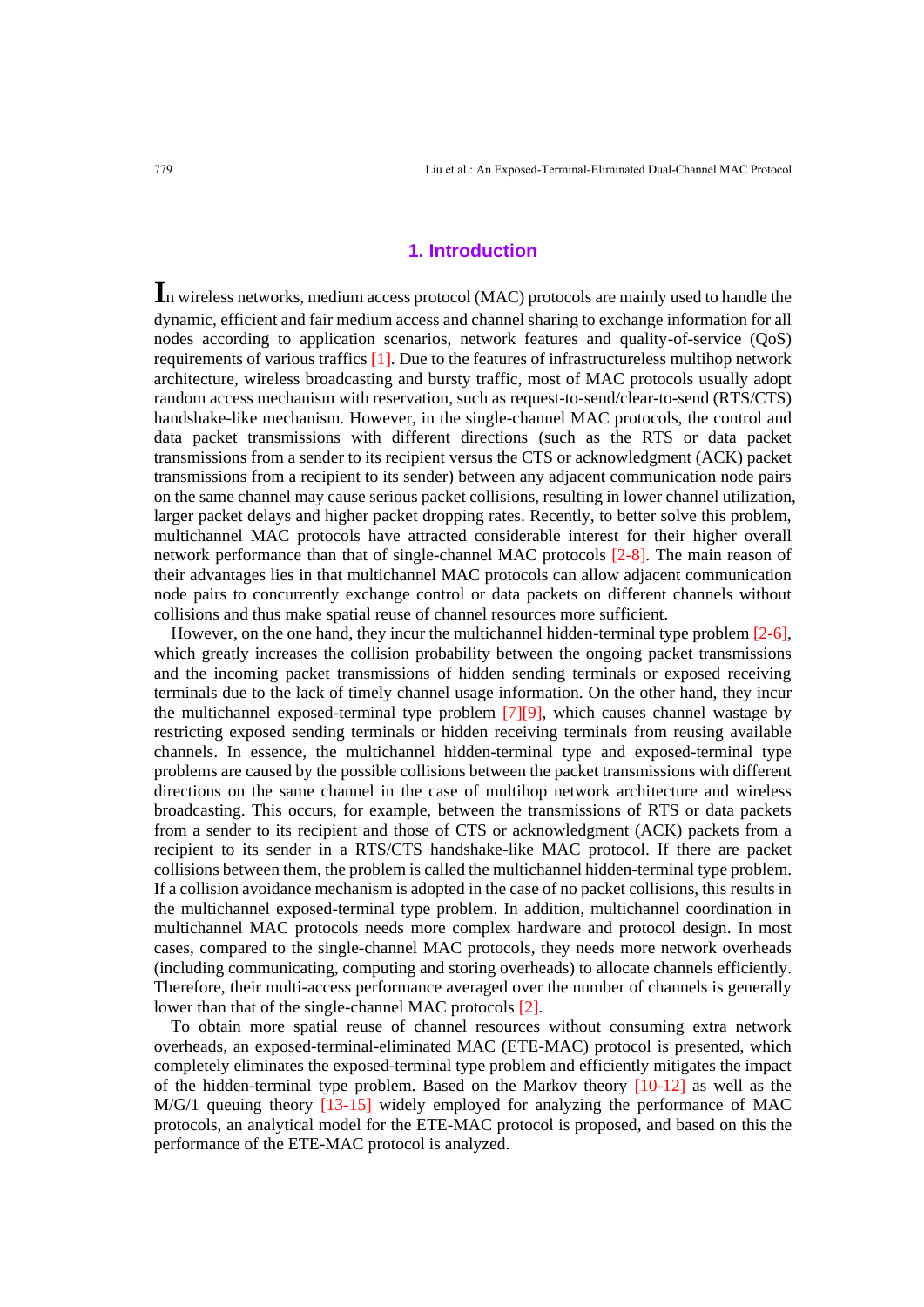The contributions of this paper can be summarized as follows:

- Propose a dual-channel MAC protocol with a slot scheduling and default channel/slot selection scheme to completely eliminate the exposed-terminal type problem and support concurrent, conflict-free packet transmissions between a sender and its exposed-terminal type nodes.
- Design an instantaneous channel sensing mechanism to greatly alleviate the transmission interference caused by useless RTS transmission and the packet collisions caused by the hidden-terminal type nodes without using extra network overheads.
- Incorporate a reservation backoff mechanism to greatly reduce the impact of useless RTS transmission on limiting the channel reservation and data packet transmissions of the neighboring nodes.
- Develop an analytical model to analyze the performance of the proposed protocol by considering the impacts of hidden terminals and exposed terminals.

The remainder of the paper is organized as follows. Related work is discussed in Section 2. Section 3 describes the ETE-MAC protocol and Section 4 analyzes its performance by using the proposed analytical model, which is validated via simulations. Section 5 gives the performance comparison of the ETE-MAC protocol with the WiFlex [5] and the link-directionality-based dual-channel MAC protocol (DCP) [16]. Finally, we conclude the paper in Section 6.

# **2. Related Work**

To resolve the multichannel hidden-terminal type and exposed-terminal type problems for the multichannel MAC protocols, four general approaches have been employed as follows:

(1) A dedicated control channel (CCH) is specially used for control packet transmissions avoiding the transmission collisions between the control packets and data packets [7][9][17]. In [7], two CCHs for the independent transmissions of RTS/CTS handshakes and ACK packets are adopted to eliminate the impact of CTS and ACK packet transmissions on data packet transmissions. In [9], one CCH is employed to transmit RTS/CTS packets, and the recipient sends a busy tone on a busy channel to decrease the impact of hidden-terminals and extends the busy tone to indicate a negative ACK (NACK) if it does not correctly receive the data packet from its sender. In a dual channel MAC protocol  $[17]$ , the transmissions of the delay-to-send (DTS) packets on the CCH are used to indicate the data channel (DCH) busy for all possible hidden terminals using two network interface cards (NICs).

(2) Packet collisions can be avoided according to the channel usage information obtained by indicating packet transmissions, overhearing the channel and recording the channel status. This can be achieved by three methods. Firstly, a busy tone is adopted to indicate the channel status and the data packet transmission [9][18-20]. Secondly, multiple half-duplex transceivers or multiple NICs are used to simultaneously overhear and transmit packets on multiple channels and sense the channel usage in real-time  $[2][17][21]$ . Thirdly, based on the channel state tables constructed by the overhearing of RTS/CTS packets, unused channels can be selected to use or active collision avoidance can be employed [2-4][7][16][22]. The former two methods need extra hardwares. The last one generally needs to revise RTS and CTS packets to designate the selected DCHs  $[2-5][7][22]$ . In addition, constructing and updating the channel state table consumes a lot of network overheads.

(3) The channel hopping of each node is arranged according to a fixed channel hopping scheme [6][23] or a pseudo-random channel hopping scheme [8][24-26]. In this approach, each sender needs to switch to the reception channel of its recipient for transmitting its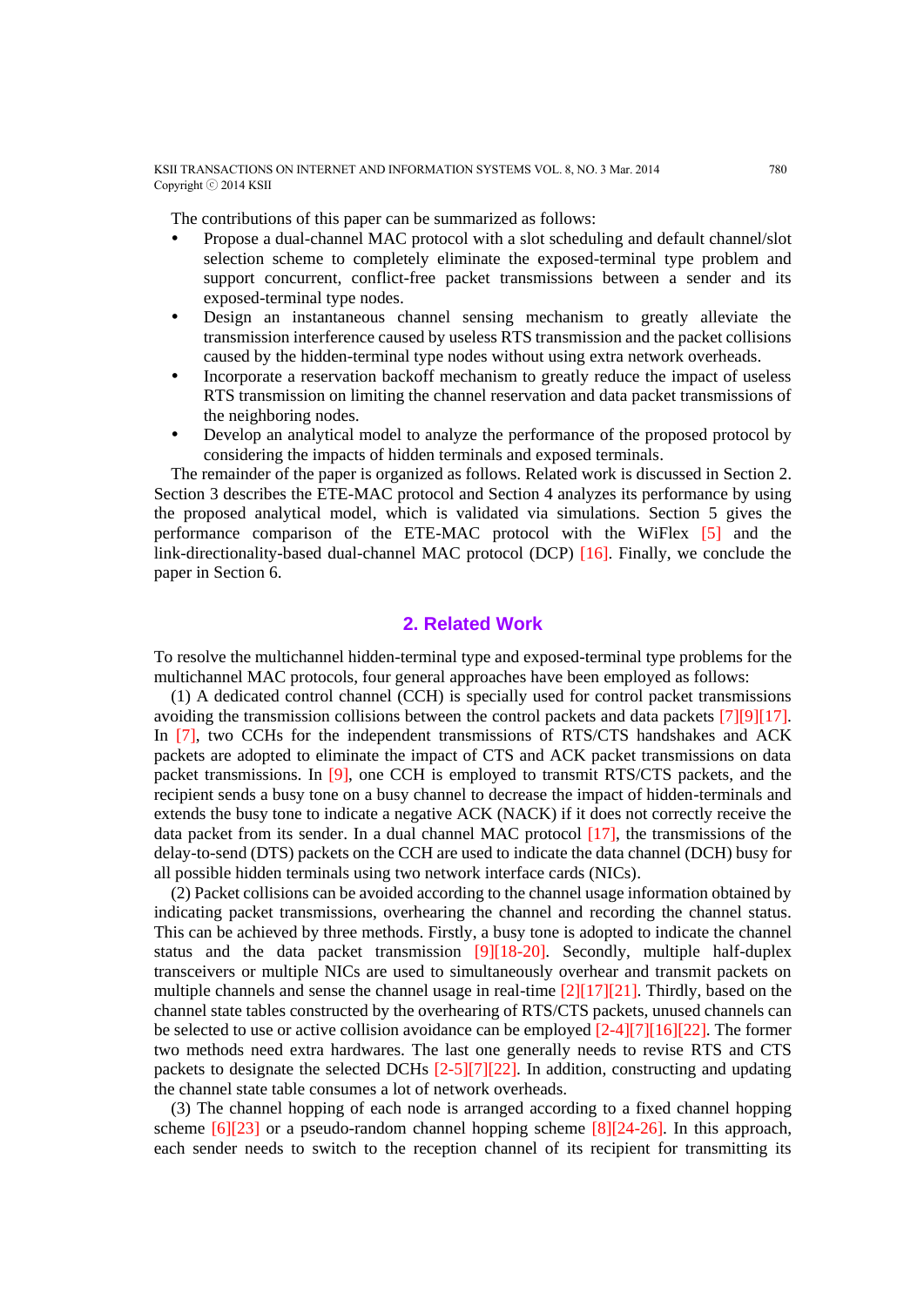reservation packet and thus this may easily incur reservation collisions due to the simultaneous reservation from multiple senders to the same recipient.

(4) Packet transmission direction between the sender and its recipient is considered for channel selection. In the DCP protocol  $[16]$ , according to a simultaneous transmission table constructed by overhearing RTS and CTS packets, each sender uses one of two channels to transmit RTS and data packets, and its recipient uses another channel to transmit CTS and ACK packets. Based on this, the DCP with a signal-to-interference ratio (SIR) comparison algorithm (DCPwSCA) [27] uses SIR comparison to distinguish the channel selection among communication node pairs within the virtual carrier-sensing range but outside the transmission range of data packets in order to obtain more concurrent transmission opportunities. However, selecting different channel pairs between different communication node pairs lead to a greater likelihood of a node missing a reservation invitation for it, causing severe channel wastage. Actually, this problem can only be solved by equipping each node with two half-duplex transceivers or NICs.

For the applications of employing a half-duplex transceiver at each node, we propose the slotted dual-channel ETE-MAC protocol to efficiently resolve multichannel hidden-terminal type and exposed-terminal type problems in multihop wireless networks without using the busy tone scheme and the channel state tables.

# **3. ETE-MAC Protocol**

## **3.1 Basic Assumptions**

In a multihop wireless network, each node exchanges RTS, CTS and ACK packets on one CCH and data packets on another DCH using a half-duplex transceiver. If there is no packet to send on the CCH or DCH, each node tunes its transceiver to the CCH and keeps sensing. For simplicity, we assume that the packet transmission range of each node is the same as its virtual carrier-sensing range (VCSRange). In addition, global or local time synchronization is assumed in the network, possibly through the application of the satellite navigation systems, such as the global positioning system (GPS) [28].

# **3.2 Timing Structure**

As shown in **Fig. 1**, in the ETE-MAC protocol, the channel is divided into one CCH and one DCH. The CCH is further divided into reservation slots (RSs) and the DCH into data packet transmission slots (TSs). In a RS, each node exchanges RTS/CTS packets to reserve the predefined TS on the DCH. Once achieved, it tunes to the DCH to send its data packet in the TS and receive the corresponding ACK packet on the CCH at the beginning of next RS just after the TS. Each RS includes  $N_{\text{CMS}}$  contention minislots (CMSs) of length  $T_{\text{CMS}}$ , the transmission times of RTS, CTS and ACK packets and three short interframe spaces (SIFS). SIFS includes the signal round-trip propagation time, transceiver processing time, transmitting-to-receiving turnaround time and other guard time. We assume that the length of a TS (i.e.  $T_{TS}$ ) is  $N_{RS}$  times that of an RS (i.e.  $T_{RS}$ ), i.e.

$$
N_{\rm RS} \left( \frac{L_{\rm RTS} + L_{\rm CTS} + L_{\rm ACK}}{R_{\rm CCH}} + 3SIFS + N_{\rm CMS} T_{\rm CMS} \right) = \frac{L_{\rm DATA}}{R_{\rm DCH}} + SIFS \,, \tag{1}
$$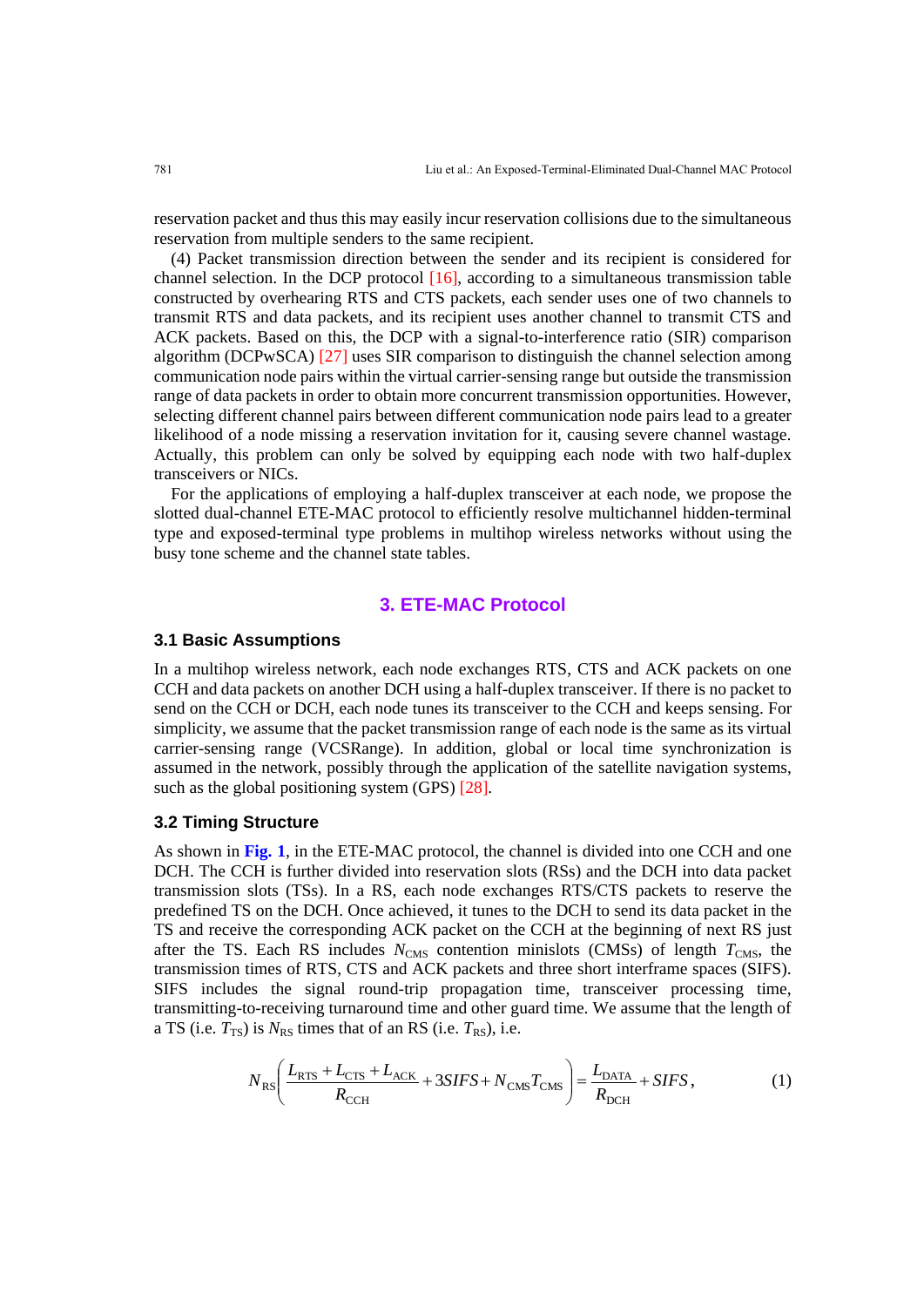KSII TRANSACTIONS ON INTERNET AND INFORMATION SYSTEMS VOL. 8, NO. 3 Mar. 2014 782 Copyright ⓒ 2014 KSII

where  $L_{RTS}$ ,  $L_{CTS}$ ,  $L_{DATA}$  and  $L_{ACK}$  represent the lengths of the RTS, CTS, data and ACK packets, respectively, and  $R_{\text{CCH}}$  and  $R_{\text{DCH}}$  represent the data rates of CCH and DCH, respectively.



**Fig. 1.** Timing structure of the ETE-MAC protocol

#### **3.3 Protocol Description**

The entire transmission process of a data packet in the ETE-MAC protocol includes three steps, i.e. RS selection, channel reservation, and data packet transmission. Each sender firstly selects a RS without transmission interference for channel reservation based on the results of sensing N<sub>RS</sub>-1 RSs. If it does not need to backoff due to the transmission interference, it contends to reserve the DCH in its selected RS by sending an RTS packet. If successful, it completes the data packet transmission on the DCH and the corresponding confirmation on the CCH with its recipient.

(1) RS selection

Each node determines in which RS on the CCH it initiates its reservation if it has data packets to send. For the first transmission of a newly-generated data packet, a sender tries to send its RTS packet in the  $N_{R5}$ th RS after it generates the packet or successfully completes the transmission of last data packet. For reservation retry of a data packet, the sender backoffs one or more TS after the reservation failure to initiate its retry attempt.

Before the selected RS, it senses  $N_{RS}$ -1 RSs in order to ensure that its recipient is not sending or receiving a data packet during its selected RS, and there is no transmission interference with other already-existed data packet transmissions during its incoming data packet transmission. If its recipient does not send an RTS or CTS packet and it does not receive any CTS packets during the previous  $N_{RS}$ -1 RSs, it begins its reservation process in the selected RS immediately. Otherwise, it backoffs *N*<sub>RS</sub>-1 RSs after the interfered RS before it retries its reservation.

For example, for the network topology shown in Fig. 2, a sender  $S_1$  is transmitting its data packet to its recipient  $D_1$  on the DCH and another sender  $S_2$  is one hop away from  $D_1$ . As shown in Fig. 3, if the sender  $S_2$  successfully reserves the DCH on the CCH, its data packet transmission will collide with that of the sender  $S_1$  at  $D_1$ . Therefore, the sender  $S_2$  needs to backoff for collision avoidance. If the sender  $S_2$  overhears that there are  $n_{RS}$  RSs between its preselected RS and the RS of RTS/CTS handshakes of the sender  $S_1$  and its recipient  $D_1$ , it needs to backoff  $N_{RS}$ - $n_{RS}$  RSs to begin its channel reservation.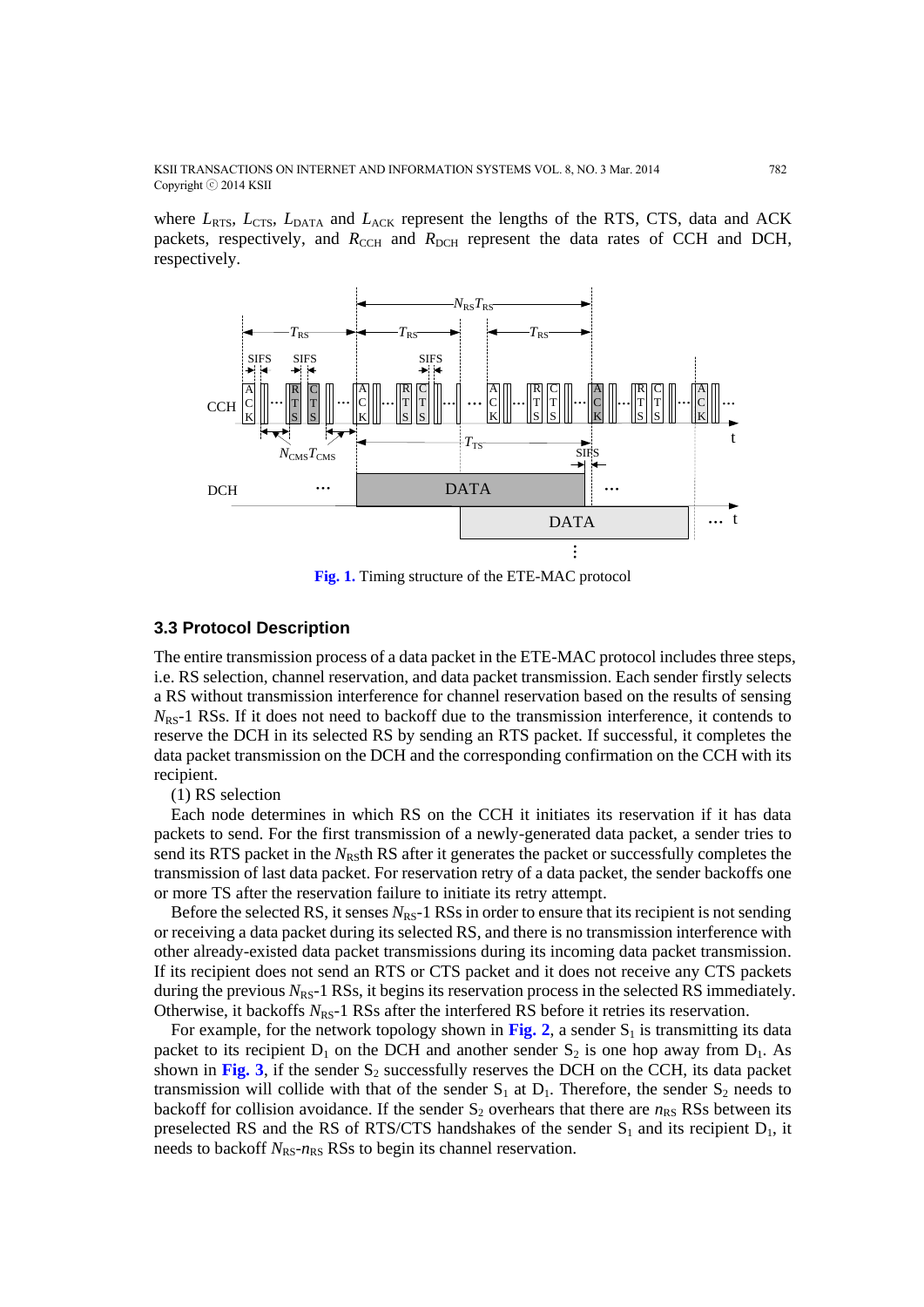

**Fig. 2.** Typical network topology with transmission collisions



**Fig. 3.** RS selection approach for collision avoidance

#### (2) Channel reservation

Channel reservation process includes two steps, i.e. CMS selection and RTS/CTS handshaking. As shown in **Fig. 4**, in the selected RS, the sender randomly selects one CMS from all *N*<sub>CMS</sub> CMSs to begin its RTS transmission. Before the CMS, it senses the former CMSs. If there is no RTS or CTS packet received during the CMSs, it can send its RTS packet starting from its selected CMS. Otherwise, if its data packet transmission does not collide with that of the sensed RTS/CTS reservation (i.e., the case of exposed sending terminal and hidden receiving terminal) and there is enough time for it to exchange RTS/CTS packets, it backoffs to the end of the sensed RTS/CTS transmission and randomly selects one of the rest CMSs to begin to send its RTS packet. Otherwise, it backoffs to the next RS to make a channel reservation. In Fig. 4, the neighboring sender  $S_2$  of the sender  $S_1$  backoffs to avoid reservation collisions after its reception of RTS packet from  $S_1$ , and the sender  $S_3$  that is two hops away from the sender  $S_1$  backoffs after its reception of the corresponding CTS packet.

On successfully receiving the RTS packet, the recipient immediately senses the DCH. If the DCH is idle, it replies with a CTS packet on the CCH and turns to the DCH to receive upcoming data packet in the corresponding TS. Otherwise, it replies nothing.

(3) Data packet transmission

If the sender receives the CTS packet correctly, it can send its data packet in the corresponding TS of the DCH without collisions and its recipient will confirm the successful data packet reception by replying with an ACK packet at the beginning of next RS. If fails, it needs to backoff one TS to initiate another transmission attempt.

#### **3.4 Solutions to Exposed-Terminal Type and Hidden-Terminal Type Problems**

Exposed-terminal type and hidden-terminal type problems are the main factors that limit the improvement in the multi-access performance of multihop wireless networks. As shown in **Fig.**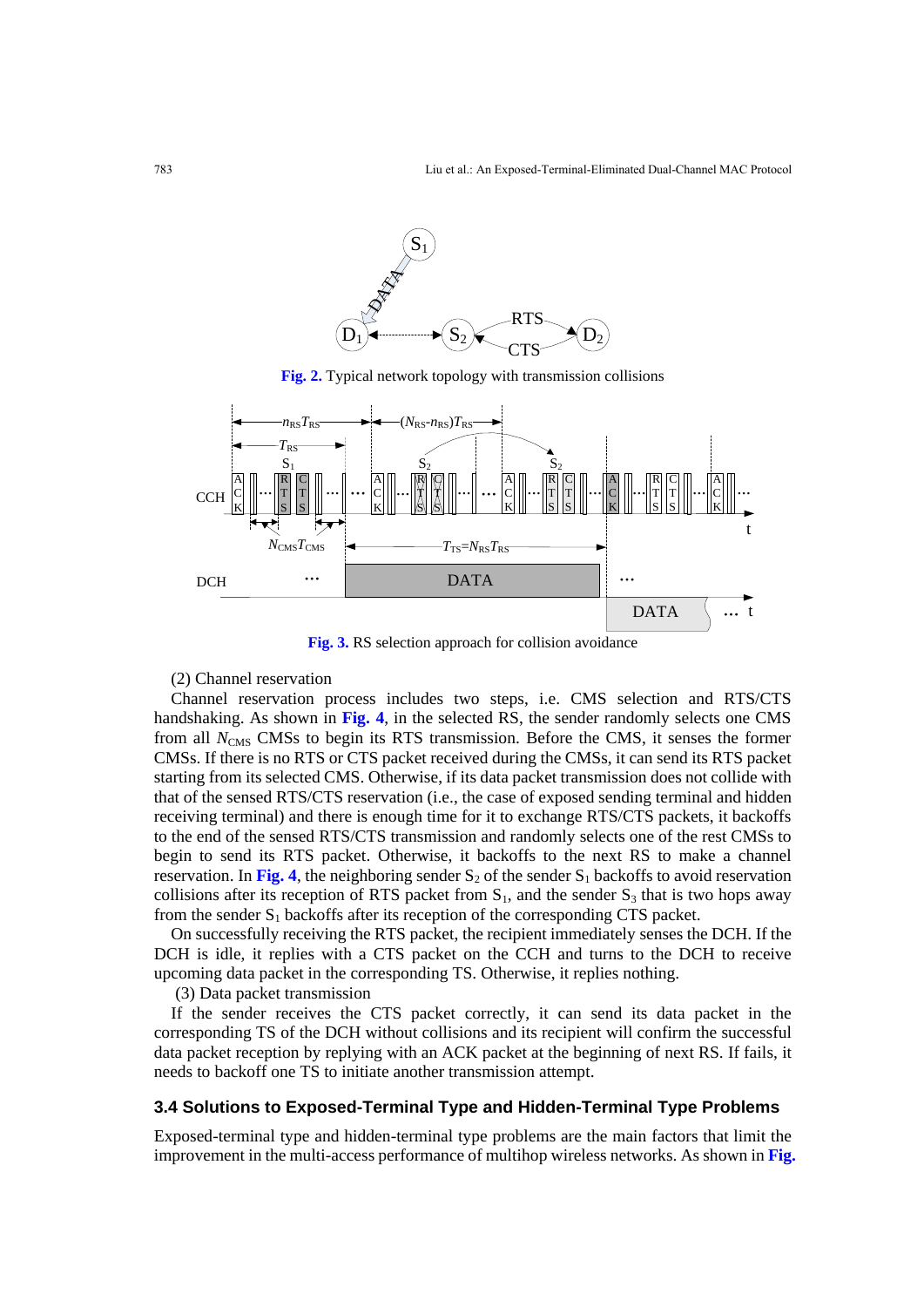KSII TRANSACTIONS ON INTERNET AND INFORMATION SYSTEMS VOL. 8, NO. 3 Mar. 2014 784 Copyright ⓒ 2014 KSII

**5**, it is assumed that a sender A is initiating its data packet transmission attempt to its recipient B. In the traditional MAC protocols, node C or node D cannot communicate with other nodes in order to avoid possible packet collisions because of the hidden-terminal type and exposed-terminal type problems. By using different channels for transmitting control packets and data packets, adopting slot scheduling between RSs and TSs, and sensing the CCH or DCH to determine to backoff or transmit packets, the ETE-MAC protocol can resolve the problems.



**Fig. 4.** Channel reservation process

(1) Classification of hidden-terminal type and exposed-terminal type problems

In **Fig. 5**, referring to the data packet transmission attempt from the sender A to its recipient B, the shadow area is the receiving-limited area. In that area, the data packet transmission of the sender A can result in the problem that its neighboring node C (i.e. the exposed receiving terminal at this moment) cannot correctly receive data packet on the same channel. The sender C in the receiving-limited area, called the exposed sending terminal, can transmit its data packet to its recipient E that is two hops away from the sender A while the node A is transmitting. If they make successful RTS/CTS handshakes and the data packet transmission of the sender C cannot cause the reception failure of ACK packet from the recipient B to the sender A, both their data packets can be successfully transmitted.

As shown in **Fig. 5**, referring to the data packet transmission attempt from the sender A to its recipient B, in the sending-limited area, the data packet transmission of the sender D (i.e. the hidden sending terminal) at this moment can result in the problem that its neighboring node B cannot correctly receive the data packet from the sender A on the same channel. The recipient D in the sending-limited area, called the hidden receiving terminal, can receive the data packet from its sender F that is two hops away from the recipient B without packet collisions. After their successful RTS/CTS handshakes, if the ACK packet transmission of the recipient B to its sender A does not cause the reception failure of the data packet from F to D, both data packets can be successfully transmitted.

Based on the above cases, the exposed-terminal type problem includes both cases from the exposed sending terminals and the hidden receiving terminals. The hidden-terminal type problem includes those from the hidden sending terminals (i.e. the sending-limited nodes) and the exposed receiving terminals (i.e. the receiving-limited nodes).

(2) Solution to the exposed-terminal type problem

According to the ETE-MAC protocol, as shown in **Fig. 5(a)**, if the exposed sending terminal C overhears the RTS packet of the sender A and then postpones its RTS transmission for its recipient E to the end of CTS transmission from the recipient B to its sender A or to the next RS, these two communication node pairs can concurrently transmit the data packets and the ACK packets without collisions. If the exposed sending terminal C and the sender A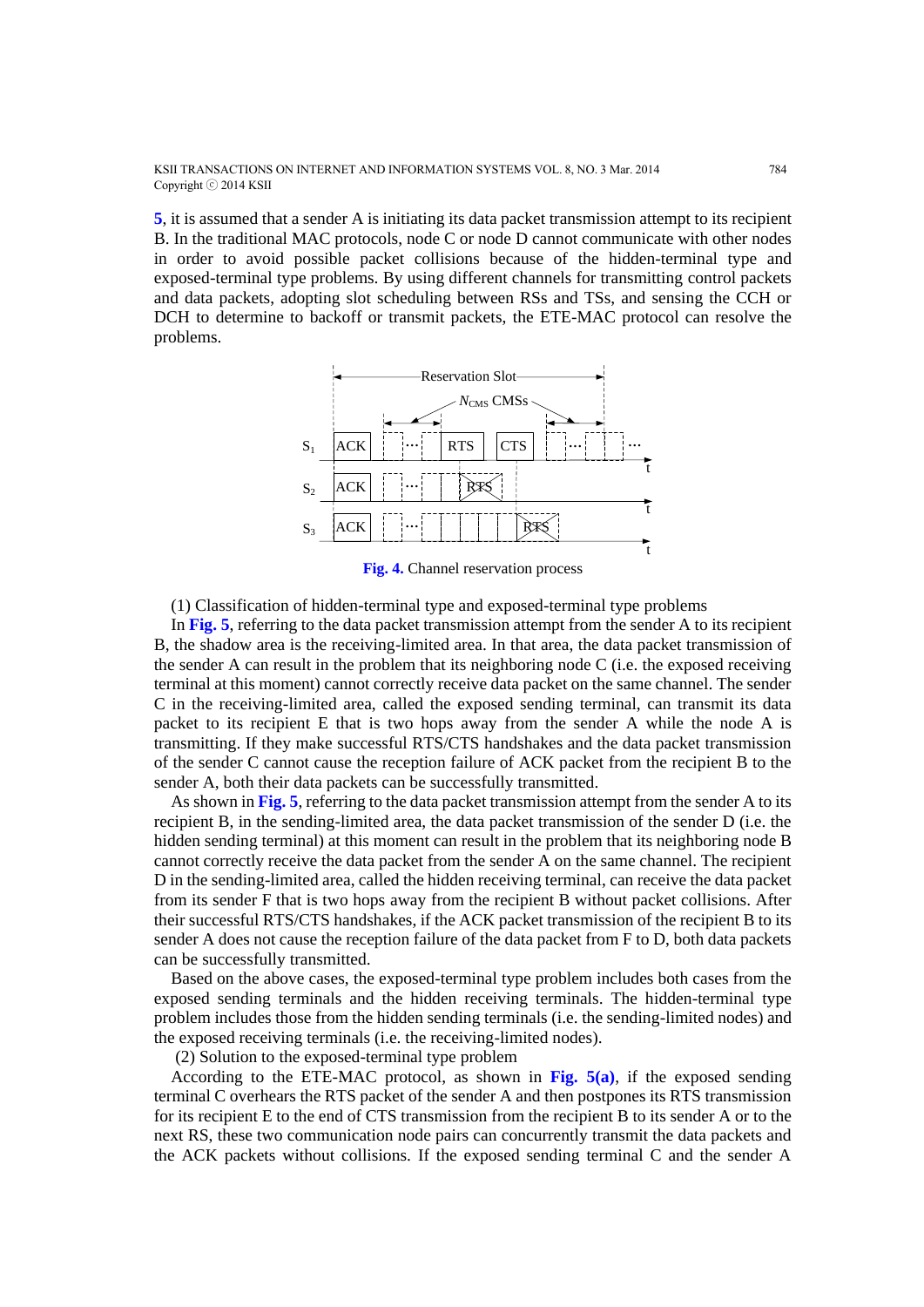simultaneously transmit their RTS packets, they can correctly receive their corresponding CTS packets on the CCH, and then transmit their data packets on the DCH and receive their ACK packets on the CCH without packet collisions.



(a) Exposed-terminal type problem: cases of the hidden receiving terminal and the exposed sending terminal



(b) Hidden-terminal type problem: cases of the hidden sending terminal and the exposed receiving terminal

**Fig. 5.** Exposed-terminal and hidden-terminal type problems and their solutions

For the hidden receiving terminal D, if the RTS transmission from its sender F and the CTS transmission from the recipient B to its sender A do not collide at the terminal, and it can correctly receive the RTS packet, both their data packet transmissions succeed.

As mentioned above, the ETE-MAC protocol employs different channels to transmit control packets and data packets and adopts slot scheduling between RSs and TSs to avoid the transmission interference among packet transmissions with different direction and eliminate the impact of CTS and ACK transmission on the data packet transmission. Therefore, it can allow the concurrent packet transmissions among the neighboring node pairs and completely eliminate the above exposed-terminal type problem.

(3) Solution to the hidden-terminal type problem

As shown in Fig.  $5(b)$ , according to the ETE-MAC protocol, a sender senses  $N_{RS}$ -1 RSs before its channel reservation and if there are no data packet transmission collisions, it begins its RTS transmission attempt. Otherwise, it postpones its RTS transmission to the associated RS. In the case that the hidden sending terminal D and the sender A contend to transmit their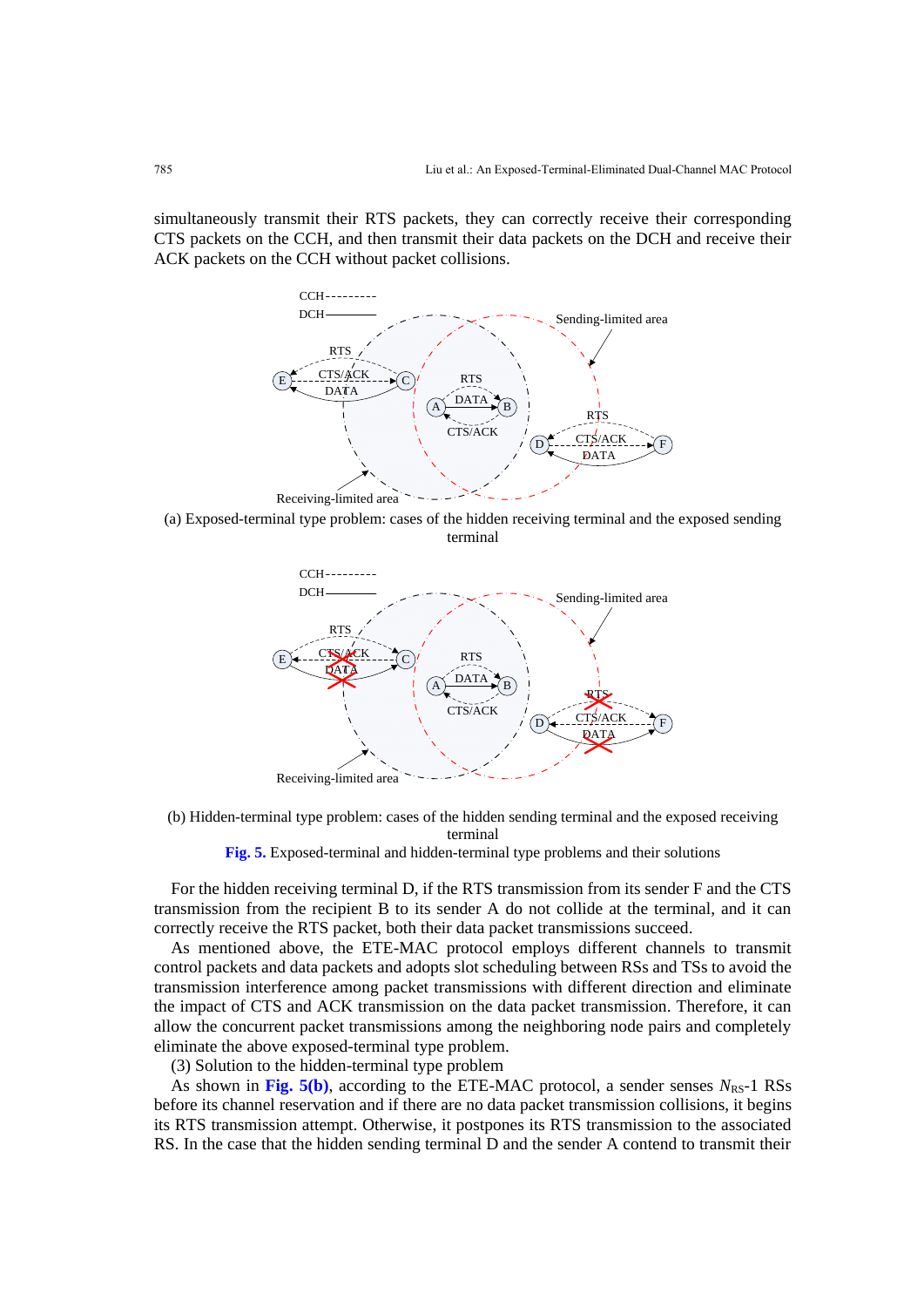KSII TRANSACTIONS ON INTERNET AND INFORMATION SYSTEMS VOL. 8, NO. 3 Mar. 2014 786 Copyright ⓒ 2014 KSII

RTS packets in the same RS, if it transmits its RTS packet before the CTS transmission from the recipient B to its sender A, the data packet transmission from the sender A to the recipient B fails and the node F that is two hops away from the sender A can correctly receive both the RTS packet and data packet of the hidden sending terminal D. If the hidden sending terminal D receives the CTS packet of the recipient B for the sender A before its RTS transmission, it cancels its predefined RTS transmission to avoid the incoming data packet collisions at the recipient B. Therefore, the ETE-MAC protocol can greatly decrease the probability that the data packet transmissions of the hidden sending terminals cause a reception failure of the data packets from the sender to the recipient.

On receiving the RTS packet, the corresponding recipient senses the DCH to determine whether there is an ongoing data packet transmission on the DCH. If there does not exist the ongoing data packet transmission, it replies with a CTS packet. Otherwise, it indicates that the corresponding recipient is an exposed receiving terminal and located in the receiving-limited area. Thus it does not reply with a CTS packet, which avoids the transmission collisions of the data packets of the sender A and E at the exposed receiving terminal C.

As mentioned above, the ETE-MAC protocol always let the hidden-terminal type nodes (i.e. the hidden sending terminals and the exposed receiving terminals) backoff for the already-existed data packet transmission attempts in order to avoid the failures of the ongoing data packet transmission or their incoming data packet transmission. Therefore, it can greatly reduce the interference range of useless transmissions and improve spatial reuse efficiency.

Compared to other MAC protocols, the ETE-MAC protocol exploits better multi-access performance from three aspects. Firstly, it takes full advantages of the RS and CMS backoff mechanisms to greatly reduce the contention interference between different communication node pairs and only allow a very few senders with collisions to make simultaneous channel reservation. Therefore, the impact of useless RTS transmissions on limiting the channel reservation and data packet transmissions of neighboring nodes is greatly reduced. Secondly, by adopting the proposed slot scheduling scheme, it supports concurrent conflict-free data packet transmissions of the exposed-terminal type nodes (i.e. the hidden receiving terminals and the exposed sending terminals) with the corresponding sender, and increases the chances of concurrent data packet transmissions. Thirdly, it greatly alleviates the transmission interference caused by useless RTS transmission and the packet collisions caused by the hidden-terminal type nodes (i.e. hidden sending terminals and exposed receiving terminals) by adopting the instantaneous channel sensing method, i.e. each sender senses  $N_{RS}$ -1 RSs before its RTS transmission attempt and its corresponding recipient senses the DCH to decide whether to reply with a CTS packet after receiving the RTS packet.

#### **4. Performance Analysis**

In this section, we present an analytical model to analyze the throughput and average packet delay of the ETE-MAC protocol. We first model a Markov chain to describe and analyze the behavior of nodes taking full account of the interaction between the nodes in multihop wireless networks. Then we model each node as an M/G/1 queue and apply the probability generating functions (PGF) to describe the distribution of the service time of a data packet. The average packet delay can be obtained by the Pollaczek-Khinchin mean value formula for the M/G/1 queues. In the following analysis, we assume that *N* nodes with the packet transmission range *r* are uniformly distributed in a circular area with radius *R*. Therefore, the average number of

nodes within one hop is  $n = \frac{1}{R^2}$ 2 *R*  $n = \frac{Nr^2}{r^2}$ . We assume that the data packets of each node are generated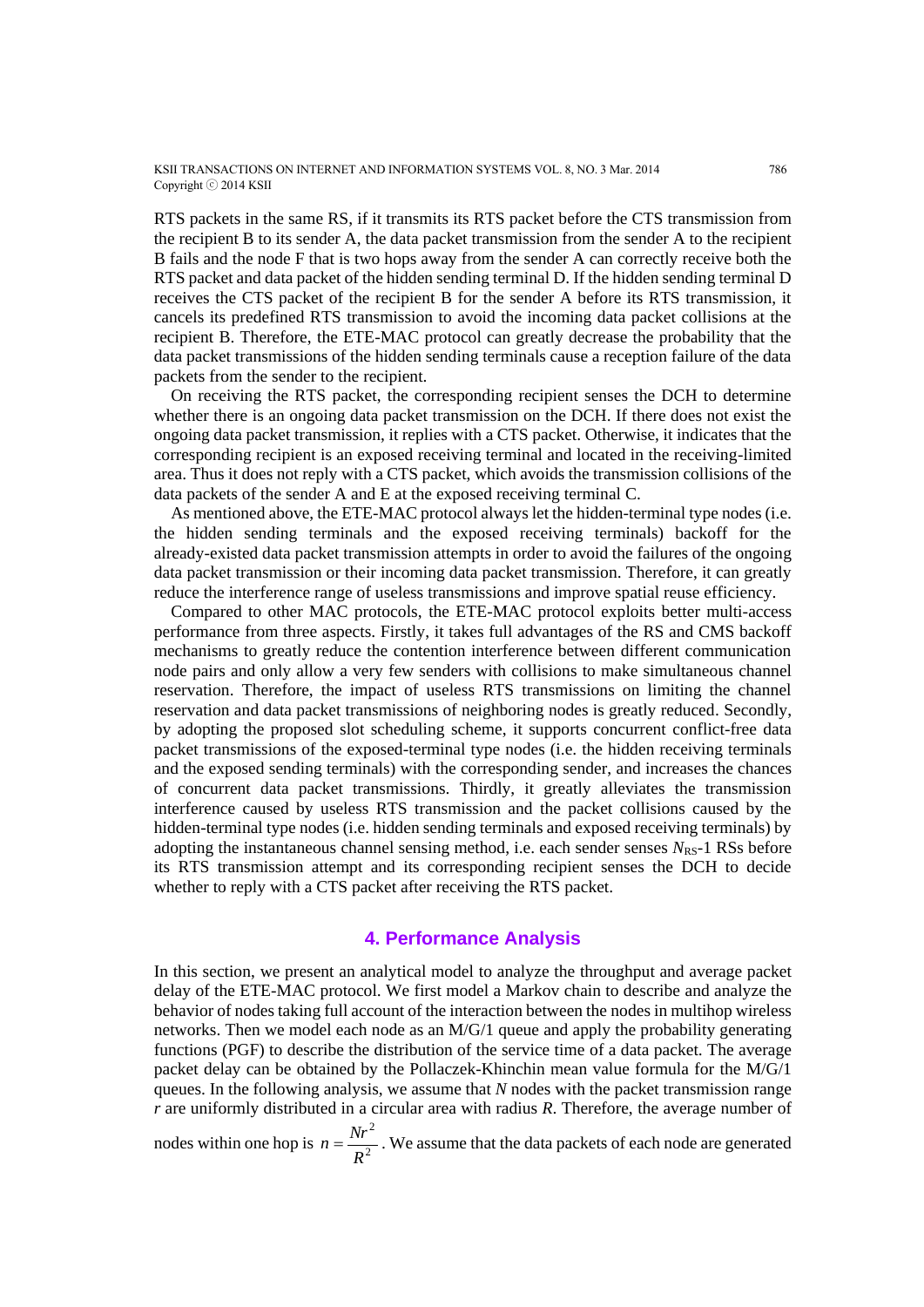according to Poisson distribution with the arrival rate  $\lambda$  and transmitted to one of its neighboring nodes with the same probability. Therefore, the probability that each node sends its data packets approximately equals to the probability that it receives the RTS packets and replies with the CTS packets.

#### **4.1 Node Behavior Model**

According to the ETE-MAC protocol, each node randomly chooses a backoff window *k* from [0,  $N_{\text{CMS}}$ -1] to reserve the channel. The associated counter begins to count at the beginning of RS and decreases from  $k$  to zero. It takes  $T_{\text{CMS}}$  interval for the counter to decrease by one. Each node keeps sensing the CCH during counting. Once sensing RTS packet transmissions from other nodes, its channel reservation is failure, and it will retry in the next RS if their data packet transmissions cannot interfere with each other. Once the counter value reaches zero, the node starts to send its RTS packet to reserve channel.

We use a stochastic process  $b(t)$  to represent the backoff time counter for a given node. It can be modeled with the discrete-time Markov chain shown in Fig. 6. For  $k = 1, 2, ..., N_{CMS}$ -1 and  $i = 0, 1, \dots, N_{\text{CMS}}-1$ , the transition probabilities are

$$
P\{k-1|k\} = \frac{p}{N_{CMS}} + 1 - p,
$$
\n(2)

$$
P\{k \mid 0\} = \frac{1}{N_{CMS}}\,,\tag{3}
$$

$$
P\{i|k\} = \frac{p}{N_{CMS}} , i \neq k - 1 , \qquad (4)
$$

where  $p$  is the probability that a node fails to reserve channel due to sensing the RTS transmissions of other nodes.



**Fig. 6.** Node behavior model

Let  $b_k$  be the stationary distribution of this Markov chain. Owing to the Markov chain regularities, we have

$$
b_k = \begin{cases} (1-p)b_{k+1} + b_{N_{CMS}-1} & 1 \le k \le N_{CMS}-2\\ \left(b_0 + p\sum_{i=1}^{W-1} b_i\right) \frac{1}{N_{CMS}} & k = N_{CMS}-1 \end{cases}
$$
(5)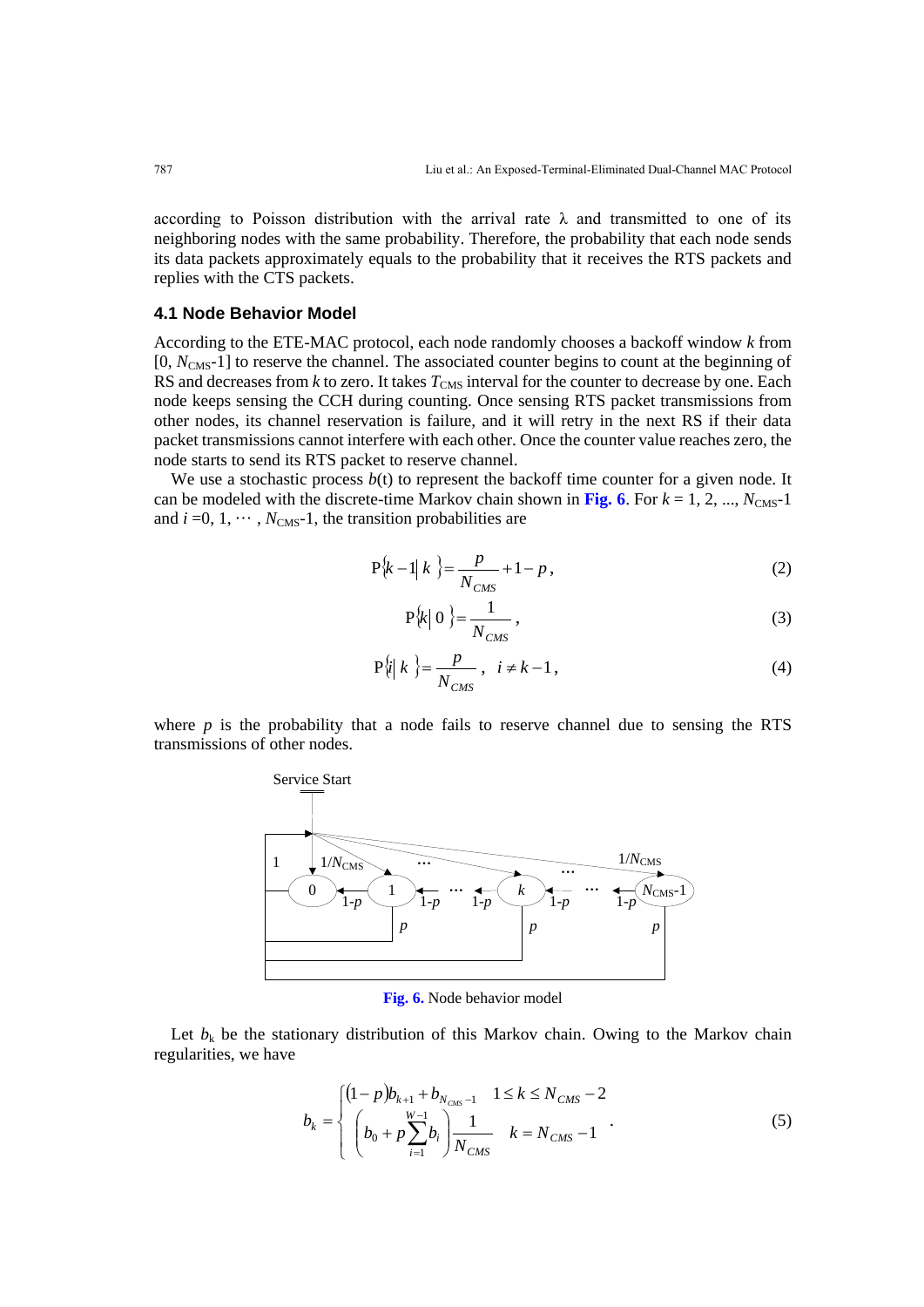#### KSII TRANSACTIONS ON INTERNET AND INFORMATION SYSTEMS VOL. 8, NO. 3 Mar. 2014 788 Copyright ⓒ 2014 KSII

Making use of the fact that  $\sum b_i = 1$ 1  $\sum_{i=0}^{c_{\mathit{MS}}-1} b^{\vphantom{\dagger}}_i =$ = *NCMS i*  $b_i = 1$ , the probability that a node sends its RTS packet successfully can be obtained as follows

> $(1-p)^{2}$  $(1-p) [1 - (1-p)^{N_{CMS}}]$  $[1 \!-\! (1 \!-\! p)^{\scriptscriptstyle N_{\scriptscriptstyle C\!M\!S}}]$  $\overline{N} = \frac{n}{(1 - n)1 - (1 - n)^{N_{CMS}}}$ *CMS N CMS N*  $N_{CMS} p - (1-p)(1-(1-p))$  $b_0 = \frac{p[1-(1-p))}{(p+1)(p+1)}$  $-(1-p)[1-(1 \tau = b_0 = \frac{p[1 - (1 - p)^{N_{CMS}}]}{(b)}$  (6)

*p* can be expressed as

$$
p = 1 - (1 - (1 - p_0)(1 - p_{HST})\tau)^{n-1},
$$
\n(7)

where  $p_0$  represents the probability that a node has no data packets to send,  $p_{HST}$  is the probability that a node (i.e., a hidden sending terminal) cannot transmit data packets in order to avoid packet collisions with the data packets that is being received by its neighboring nodes,  $(1-p_0)(1-p_{HST})$  *r* represents the probability that a node with a data packet to send transmits its RTS packet successfully to reserve the channel without subsequent data packet collisions, and  $(1-(1-p_0)(1-p_{HST})\tau)^{n-1}$  indicates the probability that all the neighboring nodes of a node do not send RTS packets successfully.

 $p<sub>HST</sub>$  also represents the probability that at least one neighboring node of a node is receiving data packets during the last *N*<sub>RS</sub>-1 RSs, and can be expressed as

$$
p_{HST} = C_{N_{RS}-1}^1 (1 - p_{ERT}) C_{n-1}^1 (1 - p_0) (1 - p_{HST}) \tau (1 - (1 - p_0) (1 - p_{HST}) \tau)^{n-1},
$$
(8)

where  $p_{ERT}$  is the probability that a node cannot receive data packets correctly because its neighboring nodes is transmitting their data packets, and can be expressed as

$$
p_{ERT} = C_{N_{RS}-1}^{1} (1 - p_{ERT}) C_{n-1}^{1} (1 - p_{0}) (1 - p_{HST}) \tau (1 - (1 - p_{0}) (1 - p_{HST}) \tau)^{n-1}.
$$
 (9)

From Eq. (8) and (9), it is obvious that  $p_{HST} = p_{ERT}$ .

#### **4.2 Packet Service Time and Average Packet Delay**

Each node has a transmission queue for its data packets. Packet service time is defined as the interval from the time that a data packet arrives at the head of the queue to the time that an ACK packet for this data packet is received.

When a data packet arrives at the queue head of a node, the node may be limited to send its related RTS packet because its neighboring nodes are receiving data packets. The PGF of the backoff time because the node is limited to send the related RTS packet can be described as follows

$$
G_F(z) = z^{p_{HST}(N_{RS}-1)T_{RS}/2},
$$
\n(10)

where  $p_{HST}$   $(N_{RS} - 1)T_{RS}$  /2 represents the average backoff time for its attempt to reserve the channel due to the ongoing data packet reception of its neighboring nodes.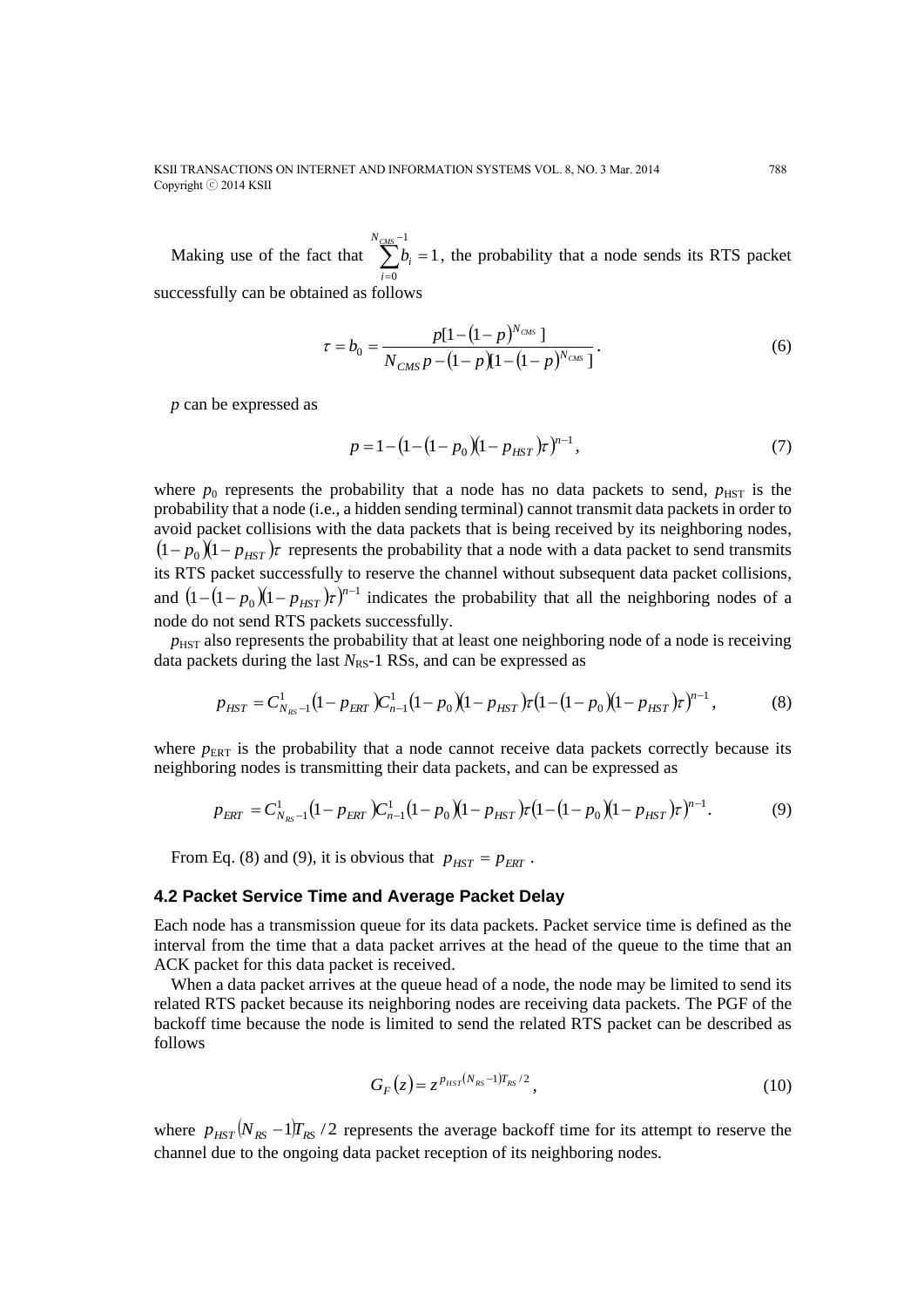The probability that a node fails to reserve the channel is

$$
p_c = (1 - \tau) + \mathcal{p}_{ERT} \tag{11}
$$

It means that the node either fails to send its RTS packet or sends its RTS packet successfully but its recipient cannot reply with a related CTS packet due to the ongoing data packet transmissions of its neighboring nodes.

The number of access collisions  $N_f$  has the following probability mass function (PMF)

$$
P_{N_f}(m) = P(N_f = m) = p_c^{m} (1 - p_c) \quad m = 0, 1, 2, \cdots.
$$
 (12)

The backoff time that the node reserves the channel for *m* times is

$$
T_B(m) = mT_{RS} + mp_S(N_{RS} - 1)T_{RS}.
$$
\n(13)

Let  $G_B$  be the PGF of the total backoff time. From Eq. (12) and (13), we have

$$
G_B(z) = \sum_{m=0}^{\infty} P_{N_f}(m) z^{T_B(m)}.
$$
 (14)

The PGF of the transmission time of a data packet is

$$
G_T(z) = z^{(N_{RS}+1)T_{RS}}.
$$
\n(15)

Aggregating the  $G_F$ ,  $G_B$  and  $G_T$ , the distribution of packet service time can be expressed by the following PGF

$$
G_{S}(z) = G_{F}(z)G_{B}(z)G_{T}(z). \qquad (16)
$$

Therefore, the mean and mean square value of the packet service time is given as follows

$$
E[GS] = GS(1),
$$
\n(17)

$$
E[G_S^2] = G_S(1) + G_S(1). \tag{18}
$$

According to the queuing theory, the service rate  $\mu$  and service strength  $\rho$  can be obtained by the definition

$$
\mu = \frac{1}{E[G_S]} = \frac{1}{G_S(1)},
$$
\n(19)

$$
\rho = \frac{\lambda}{\mu} \,. \tag{20}
$$

Based on the M/G/1/ $\infty$  queue, we can calculate  $p_0$  through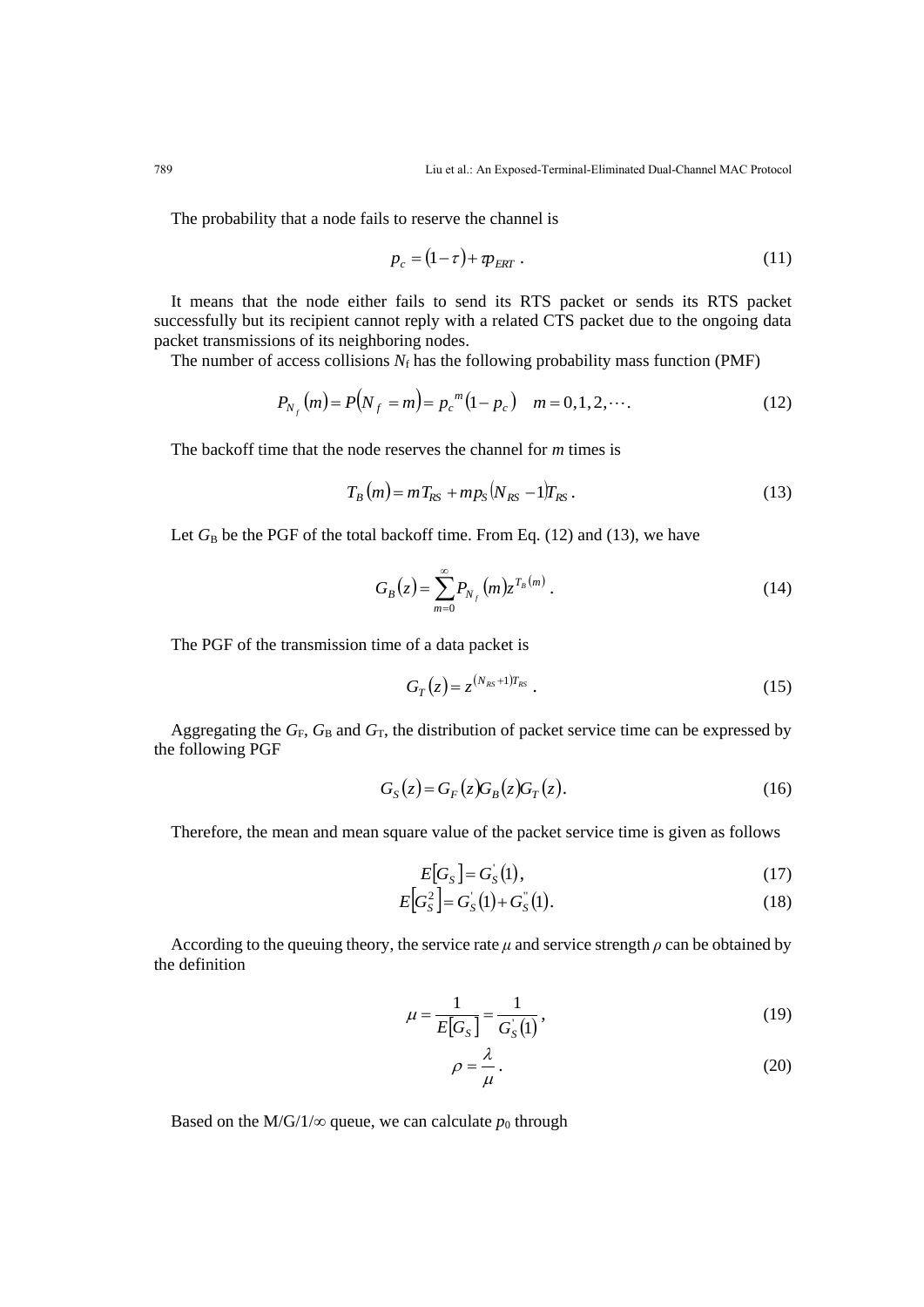KSII TRANSACTIONS ON INTERNET AND INFORMATION SYSTEMS VOL. 8, NO. 3 Mar. 2014 790 Copyright ⓒ 2014 KSII

$$
p_0 = 1 - \rho. \tag{21}
$$

By the Pollaczek-Khinchin mean value formula for  $M/G/1/\infty$  queue, the average packet delay including average packet service time and queuing delay can be calculated as

$$
E[T_D] = \frac{\lambda E[G_S^2]}{2(1-\rho)} + E[G_S] \quad \rho < 1. \tag{22}
$$

# **4.3 Throughput Analysis**

In multihop wireless networks, the total network throughput is affected by the network size and the average number of hops. Therefore, we take the one-hop throughput as the performance metrics, considering the impacts of hidden terminals and exposed terminals around the nodes within one-hop transmission range. The one-hop throughput is defined as the ratio of the time on the channel to be used to successfully transmit data packets for all the nodes within one-hop transmission range to the total time by considering the impacts of their hidden terminals and exposed terminals within two-hop transmission range.

Let  $p_t$  be the probability that there is at least one node to make channel reservation in the considered RS, which can be expressed as

$$
p_t = 1 - (1 - (1 - p_0)(1 - p_{HST})\tau)^n.
$$
 (23)

On the condition that at least one node sends its RTS packet, the probability of successful channel reservation is

$$
p_s = \frac{n(1 - p_0)(1 - p_{HST})\tau (1 - (1 - p_0)(1 - p_{HST})\tau)^{n-1}}{p_t}.
$$
 (24)

Let  $T_p$  be the average time between two consecutive transmissions, which is obtained considering that, with probability  $1-p_t$  there is no transmission, with probability  $p_t p_s$  there is a successful transmission, and with probability  $p_t(1-p_s)$  there is a collision, i.e.,

$$
T_p = (1 - p_t)T_{RS} + p_t p_s (N_{RS} + 1)T_{RS} + p_t (1 - p_s)T_{RS}.
$$
 (25)

Thus, the one-hop throughput is

$$
S = \frac{p_t p_s E[P]}{T_p},\tag{26}
$$

where  $E[P]$  represents the average transmission time of data packets. In the ETE-MAC protocol, we assume that all data packets have the same fixed size, i.e.  $E[P]$ *DCH DATA R*  $E[P] = \frac{L_{DATA}}{R}$ .

With the increase of  $\lambda$ , each node reaches saturation and always has packets to send, i.e.  $p_0 = 0$ . At this time, the corresponding throughput is defined as one-hop saturation throughput and can be expressed as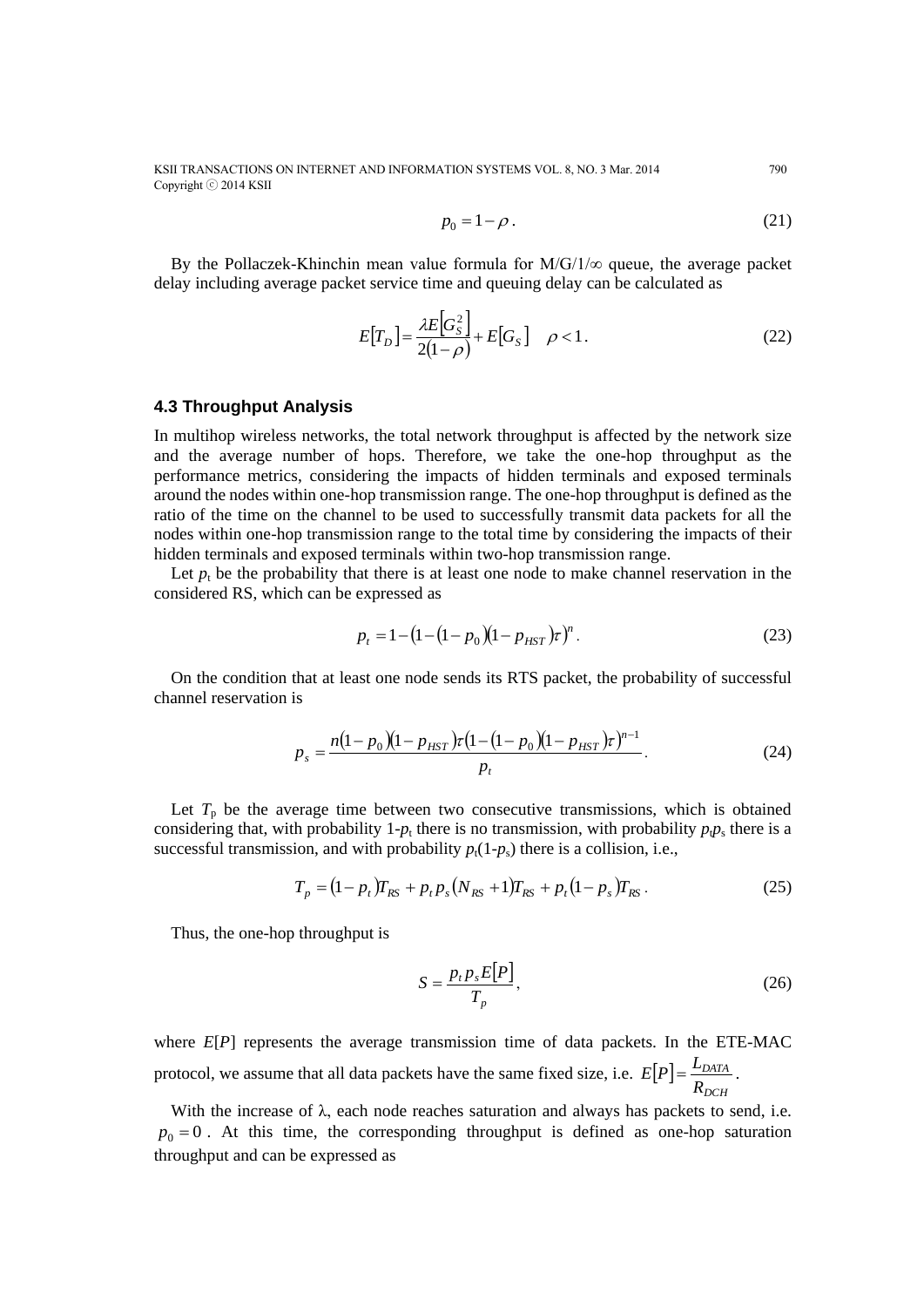$$
S_{sat} = \frac{p_{t-sat}p_{s-sat}E[P]}{T_{p-sat}},
$$
\n(27)

where  $p_{t-sat}$ ,  $p_{s-sat}$  and  $T_{p-sat}$  represent  $p_t$ ,  $p_s$  and  $T_p$  under the saturation situation respectively, which can be obtained by substituting  $p_0 = 0$  into Eq. (6), (7), (8), (9), (23), (24) and (25).

## **4.4 Model Validation**

In this section, we use MATLAB to obtain the numerical results of the above analysis and validate them by C++ simulation results. **Table 1** gives the default parameter settings used in both the numerical analysis and the simulation.

| <b>Parameter</b> | Value           | <b>Parameter</b>           | Value                         |
|------------------|-----------------|----------------------------|-------------------------------|
|                  | $100 \text{ m}$ | $\mathbf{r}$               | 20 <sub>m</sub>               |
|                  | 200             | $N_{\rm RS}$               |                               |
| $N_{\rm CMS}$    | 32              | $T_{\rm CMS}$              | $10 \mu s$                    |
| $L_{\rm RTS}$    | 160 bits        | $\mathcal{L}_{\text{CTS}}$ | 112 bits                      |
| $L_{\rm ACK}$    | 112 bits        | <b>SIFS</b>                | $10 \,\mathrm{u}\,\mathrm{s}$ |
| $R_{\text{CCH}}$ | <b>Mbps</b>     | $R_{\rm DCH}$              | 10 Mbps                       |

**Table 1.** Parameter settings

**Fig. 7** shows the one-hop saturation throughput of the ETE-MAC protocol with the variation of  $L<sub>DATA</sub>$ . It is obvious that the analytical results nearly coincide with the simulation results. With the same *N*, the larger data packet is, the higher one-hop saturation throughput is. This is because the increase of data packet length actually improves the data rate of data packet transmissions under the same network overheads, which means that nodes can transmit more data bits using the same channel resources.



Fig. 7. One-hop saturation throughput under different  $L_{\text{DATA}}$ 

**Fig. 8** and **Fig. 9** show the average packet delay of the ETE-MAC protocol under unsaturated network environment with the variation of  $N$  and  $N_{RS}$ , respectively. In Fig. 8, the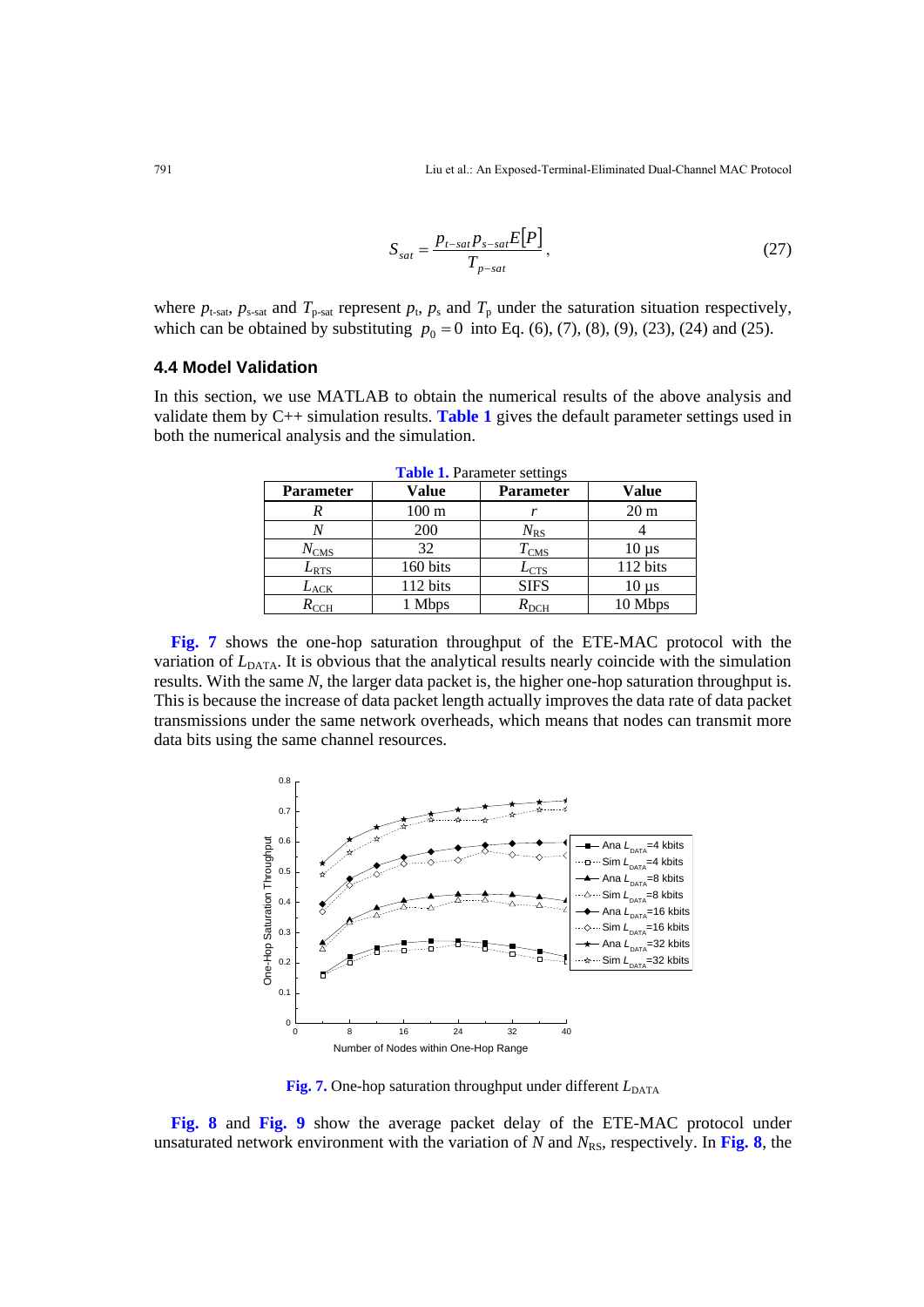KSII TRANSACTIONS ON INTERNET AND INFORMATION SYSTEMS VOL. 8, NO. 3 Mar. 2014 792 Copyright ⓒ 2014 KSII

average packet delay obvious increases with *N* increasing. This is because the probability of collisions between the nodes becomes larger with the increase of the number of neighboring nodes, which makes the packet service time longer and then leads to the increase of average packet delay. In Fig. 9, with the increase of  $N_{RS}$ , average packet delay increases dramatically. Two reasons lead to this phenomenon. One is that the increase of  $N_{RS}$  results in the increase of the transmission time of a data packet and then the larger probability of transmission interference among the neighboring nodes. Another reason is that with the same arrival rate, longer *L*<sub>DATA</sub> means higher network load and longer packet service time of a data packet.

**Fig. 7**, **Fig. 8** and **Fig. 9** show that the simulation results are generally in reasonably good agreement with the analytical results, which validates the accuracy of the proposed analytical model. The reason for their differences is that in the analytical results, failure access nodes can have unlimited times to retry the channel reservation, whereas in the simulation, a data packet is dropped when its packet delay exceeds a predefined threshold (i.e., 500 s in this paper).



**Fig. 8.** Average packet delay under different *N*



**Fig. 9.** Average packet delay under different  $N_{RS}$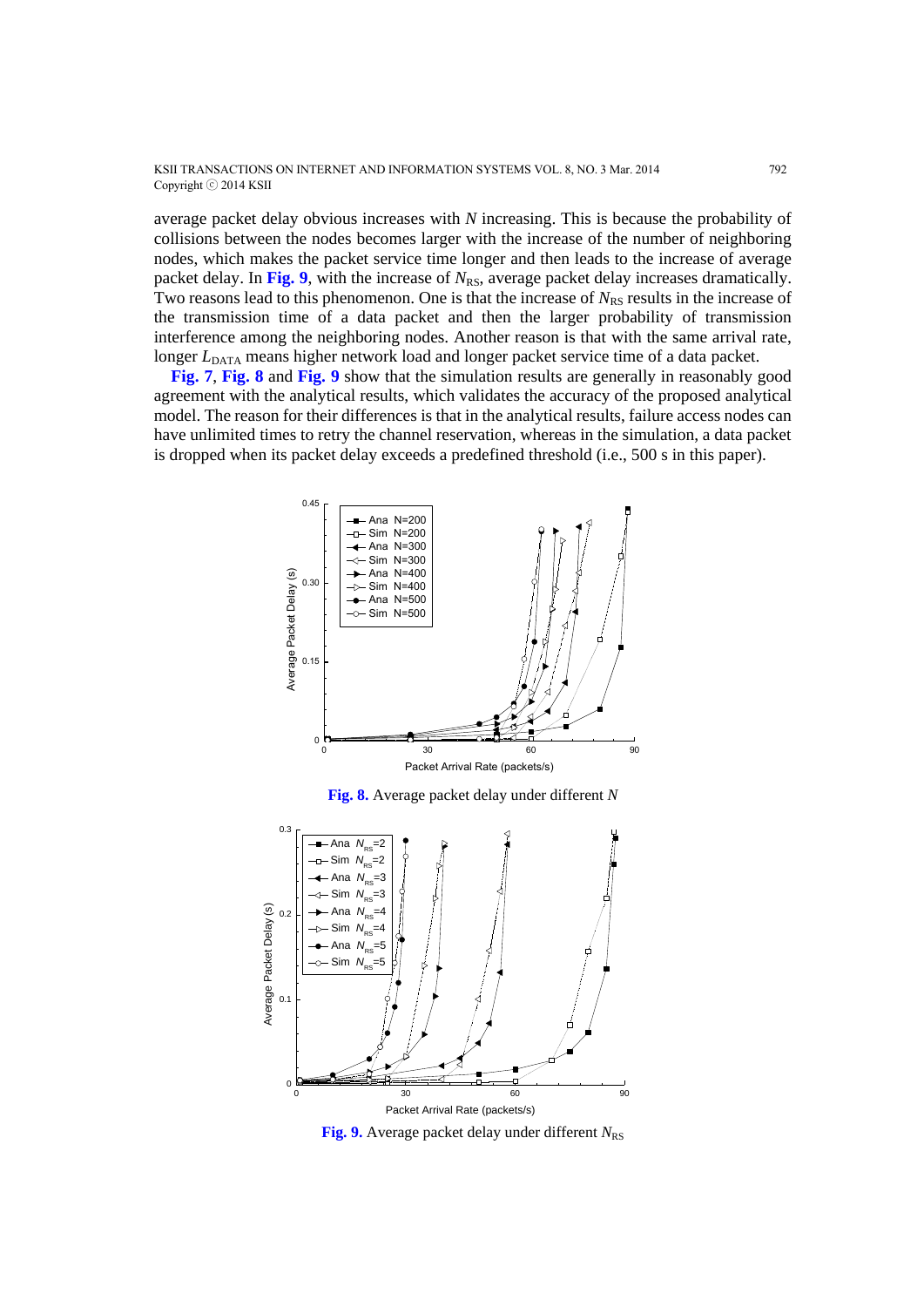# **5. Performance Comparison**

In this section, we compared the ETE-MAC protocol with the WiFlex [5] and the DCP protocol [16] through C++ simulation. The default network parameters are shown in **Table 1**. As mentioned in Section 4, we assume that *N* nodes with the packet transmission range *r* are uniformly distributed in a circular area with radius *R* and the data packets of each node are generated according to Poisson distribution with the arrival rate λ. For a fair comparison, we assume that all the protocols use the same  $R_b$  and  $L_{DATA}$ , and  $R_b=11$  Mb/s. In WiFlex, the durations of the observation, review and access phases are the same and are equal to  $(L_{\text{DATA}}+L_{\text{ACK}})/R_{\text{DCH}}+2\text{SIFS}$ . It includes one common CCH and three DCHs in the simulation. To fully reflect the MAC performance of the protocols, we only take into consideration the transmission failures caused by packet collisions from the viewpoint of MAC layer, rather than by channel errors from the viewpoint of the PHY layer. And we assume that, if two nodes are within the packet transmission range, they can correctly receive the packet from each other. It is noted that the same node density that is determined by *N*, *R* and *r* results in the same simulation results.

**Fig. 10** and **Fig. 11** show the network throughputs and average packet delays of the ETE-MAC, WiFlex and DCP protocols under different  $L_{\text{DATA}}$ , respectively. Herein, the network throughput is defined as the ratio of the time on the channel to be used to successfully transmit data packets for all the nodes in the network to the total time, and the average packet delay is defined as the mean time interval for a data packet from the time of its generation to the time of its successful reception by its recipient. The figures show that the ETE-MAC protocol can generally achieve higher network throughput and lower average packet delay than the WiFlex and DCP protocols with the same  $L_{\text{DATA}}$ . This can be explained as follows: In WiFlex, long observation and review phases on the CCH lead to more severe CCH bottleneck problems and more wastage of DCH, and the exposed-terminal type problem is not solved due to the adoption of carrier sense multiple access (CSMA) without explicit backoff on the CCH and the transmissions of data and ACK packets on the same DCH. In the DCP protocol, control packets are exchanged on two channels for different communication node pairs, which may incur the problem that a recipient with a half-duplex transceiver misses the RTS packet from its sender, and the useless RTS transmissions can further limit the channel reservation and data packet transmissions of their neighboring nodes. The ETE-MAC protocol solved these problems by exchanging the control packets on the CCH and letting nodes backoff based on the instantaneous reception/sensing results of CTS/data packets from their neighboring nodes. In addition, it does not take the reception of RTS packets as the backoff basis of its packet transmissions, and only takes the reception of CTS and data packets as the backoff basis, which greatly reduces the impact of ineffective RTS transmissions on restricting the neighboring nodes from channel reservation and data packet transmissions, and improves the channel utilization. Under the same packet arrival rate, their network throughput and average packet delay increase with the increase of *L*<sub>DATA</sub>. This is because with larger *L*<sub>DATA</sub> each node can send more data information bits in the presence of each successful channel reservation, and meanwhile the larger  $L_{\text{DATA}}$  means higher network traffic load and longer service time for each data packet, which leads to higher average packet delay.

**Fig. 12** and **Fig. 13** show the network throughputs and average packet delays of the ETE-MAC, WiFlex and DCP protocols under different VCSRange. Here,  $N_{RS}=2$ ,  $N_{CMS}=16$ , and VCSRange=20, 30, 40 and 60 m means that VCSRange is equal to *r*, 1.5*r*, 2*r* and 3*r*, respectively.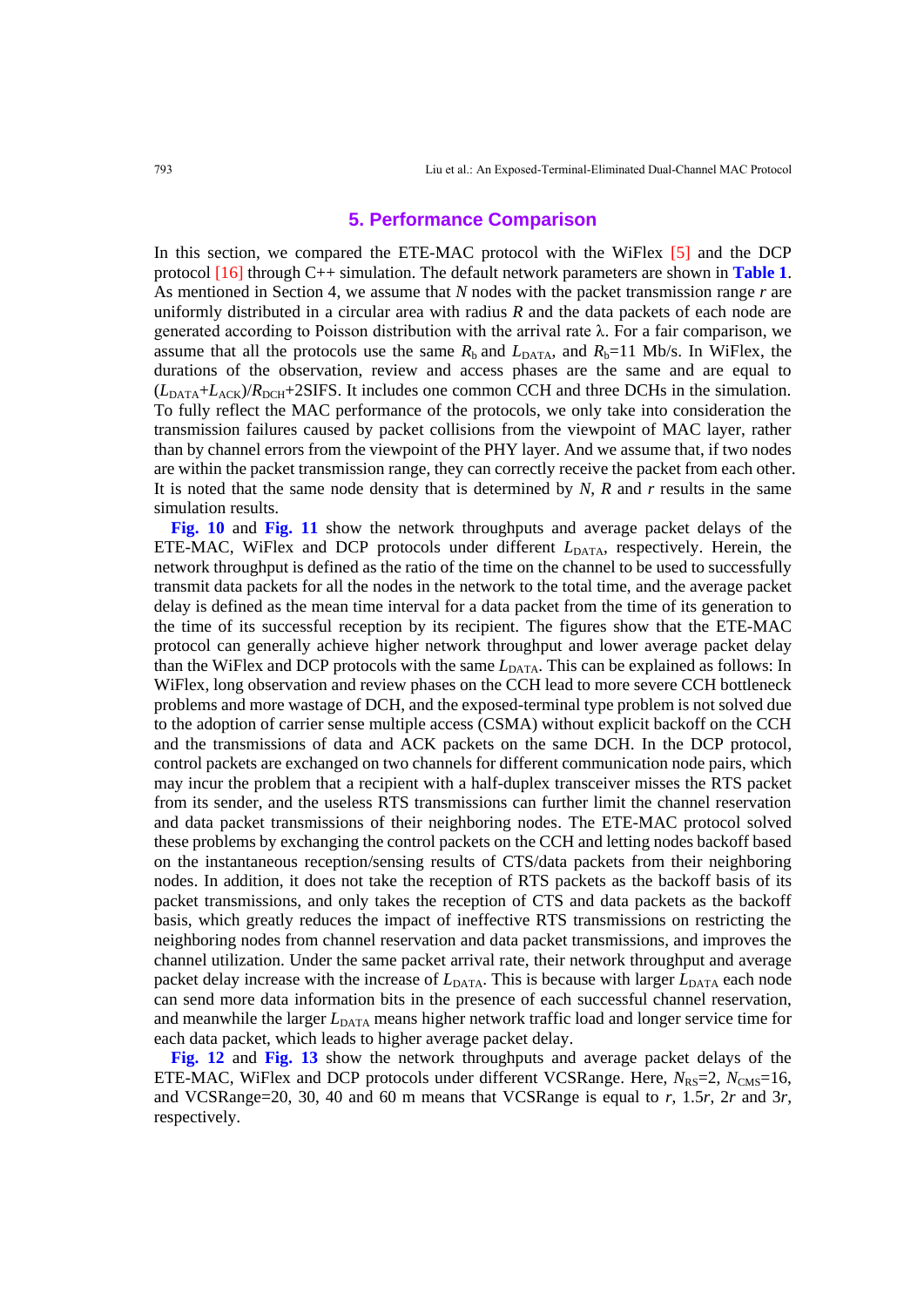

**Fig. 11.** Average packet delay under different  $L_{\text{DATA}}$ 

From **Fig. 12** we can see that with the increase of VCSRange, network throughput decreases and when VCSRange=20 m, it achieves the maximum value. This is because the increase of VCSRange enhances the mutual transmission interference among nodes in the network and causes more packet backoff. In the ETE-MAC protocol, the impact of VCSRange is limited within the same RS, i.e., after sensing more reservation transmissions within an RS, each sender backoffs to the next RS to decide whether to initiate its channel reservation. For the corresponding transmissions within the VCSRange but out of packet transmission range, the proposed protocol can still make a decision to reserve the channel in the current RS or backoff to the next RS. That is to say, its solutions to the hidden-terminal type and exposed-terminal type problems are still applicable to the case that the VCSRange is lager than *r*. Whereas, besides the reason mentioned before, the carrier-sensing mechanism adopted by WiFlex and DCP cannot efficiently resolve these problems. Therefore, when VCSRange is 20, 30, 40 and 60 m, the proposed protocol achieves throughput gains of 186.3%, 111.7%, 114.6% and 101.1% than the DCP protocol, and 26.72%, 34.23%, 34.16% and 30.49% than WiFlex, respectively. **Fig. 13** shows that the average packet delay increases with the increase in VCSRange. This is because that the probability that each node senses the channel idle becomes smaller, and thus the backoff time for each data packet transmission increase dramatically, resulting in longer packet service time and queuing delay.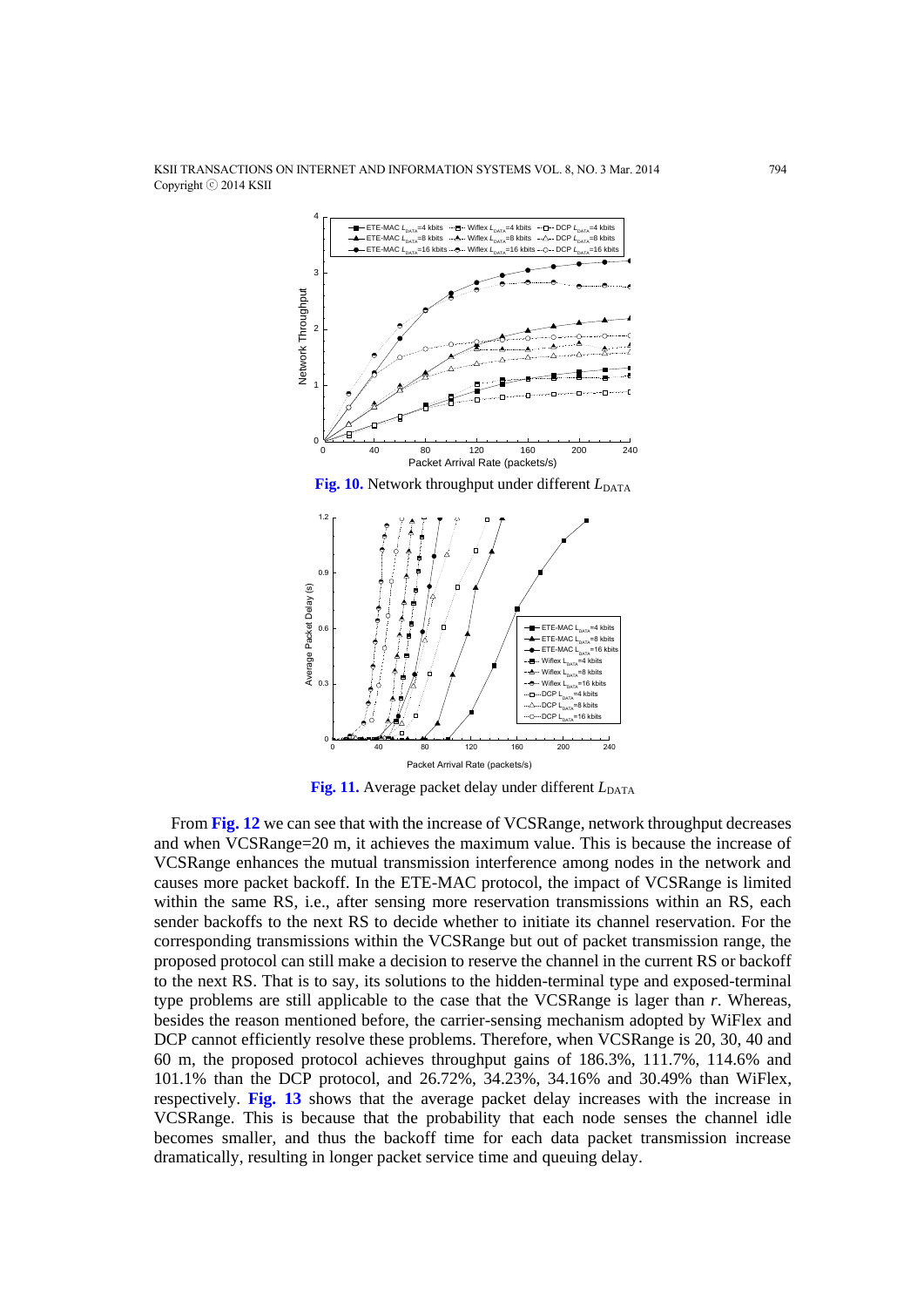



**Fig. 13.** Average packet delay under different VCSRange

#### **6. Conclusion**

In this paper, we propose the slotted dual-channel ETE-MAC protocol to exploit the maximum multichannel multi-access performance in multihop wireless networks. In the protocol, each node takes full advantages of one half-duplex transceiver to exchange the RTS/CTS packets on the CCH based on the RS and CMS backoff mechanisms, and complete the corresponding data packet transmissions on the DCH without collisions. Meanwhile, by the appropriate slot scheduling, it allows the hidden receiving terminals and the exposed sending terminals to complete simultaneous conflict-free data packet transmissions with their corresponding sender. It also increases the probability of concurrent data packet transmissions, which greatly improves channel access and utilization efficiency. It is compatible with the legacy IEEE 802.11 DCF protocol without the need of a channel state table or a modified RTS and CTS frame format. Even so, it avoids setting up and updating the network allocation vector (NAV) for transmission backoffs, or employing extra channels and hardware devices, which greatly reduces the overheads, implementation cost and complexity. Simulation results show that compared with the WiFlex and DCP protocols, the proposed protocol can achieve better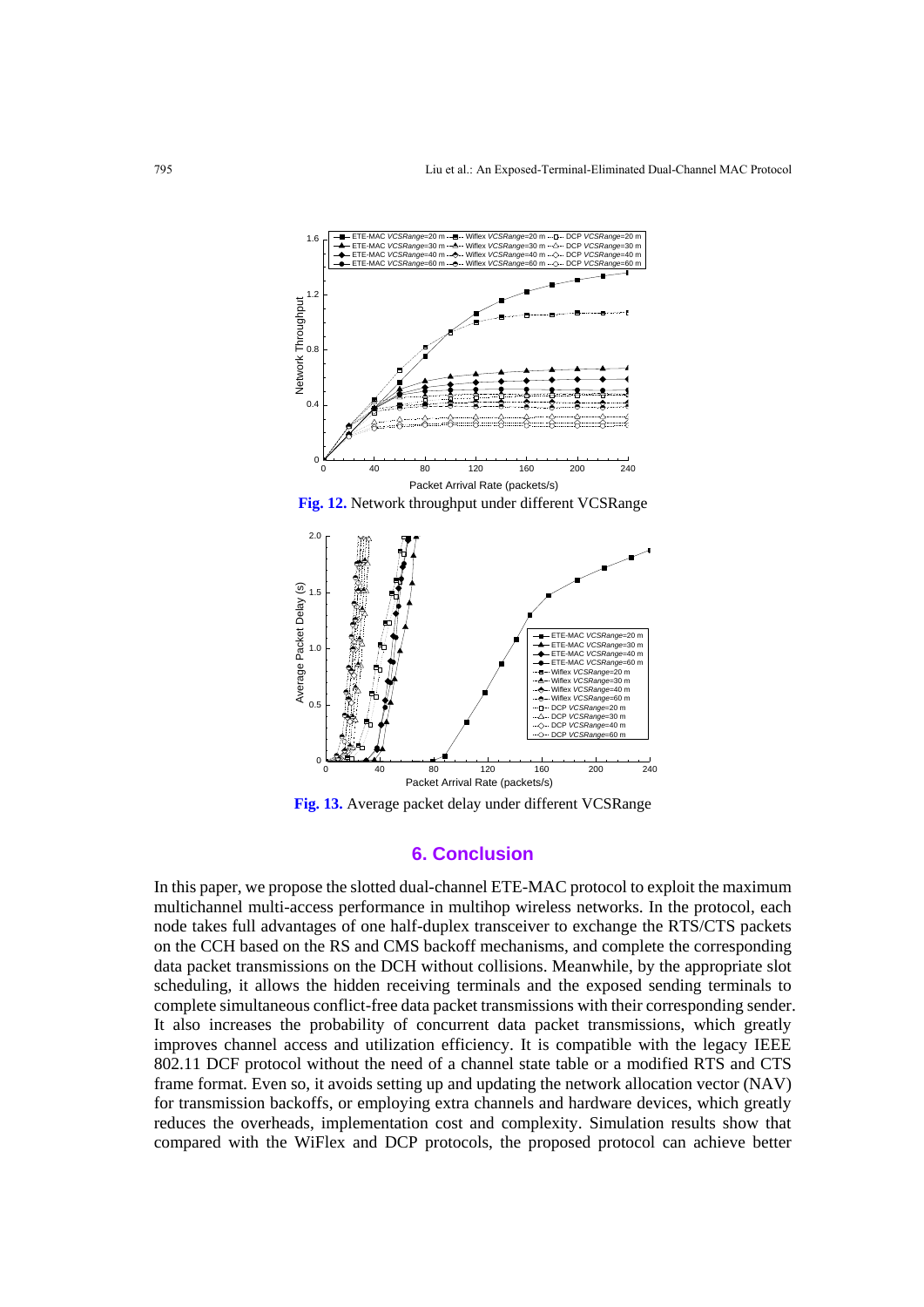network performance. In the future, we plan to consider the impact of channel model on the MAC performance from the system level aspect and investigate improved multichannel MAC protocols based on the channel model. Furthermore, we will investigate and analyze the optimal parameters, such as  $N_{RS}$  and  $N_{CMS}$ , for different network applications, and embed an efficient contention resolution scheme into the proposed protocol in order to further improve its network performance.

#### **References**

- [1] M. J. Booysen, S. Zeadally and G.-J. van Rooyen, "Survey of media access control protocols for vehicular ad hoc networks," *IET Communications*, vol. 5, no. 11, pp. 1619-1631, 2011. [Article](http://dx.doi.org/10.1049/iet-com.2011.0085)  [\(CrossRef Link\).](http://dx.doi.org/10.1049/iet-com.2011.0085)
- [2] S.-L. Wu, C.-Y. Lin, Y.-C. Tseng and J.-L. Sheu, "A new multi-channel MAC protocol with on-demand channel assignment for multi-hop mobile ad hoc networks," in *Proc. of IEEE ISPAN*  2000, Dallas, USA, pp. 232-237, Dec. 2000. **Article (CrossRef Link)**.
- [3] J. So and N. Vaidya, "Multichannel MAC for ad hoc networks: handling multichannel hidden terminals using a single transceiver," in *Proc. of ACM Mobihoc 2004*, Tokyo, Japan, pp. 222-233, May 2004. [Article \(CrossRef Link\).](http://dl.acm.org/citation.cfm?id=989487)
- [4] D. Nguyen, J. J. Garcia-Luna-Aceves and K. Obraczka, "Collision-free asynchronous multi-channel access in ad hoc networks," in *Proc. of IEEE GLOBECOM 2009*, Honolulu, USA, pp. 1-6, Nov. 2009. [Article \(CrossRef Link\).](http://ieeexplore.ieee.org/xpl/login.jsp?tp=&arnumber=5425573&url=http%3A%2F%2Fieeexplore.ieee.org%2Fxpls%2Fabs_all.jsp%3Farnumber%3D5425573)
- [5] J. Lee, J. Mo, T. M. Trung, J. Walrand and H.-S. W. So, "Design and analysis of a cooperative multichannel MAC protocol for heterogeneous networks," *IEEE Transactions on Vehicular Technology*, vol. 59, no. 7, pp. 3536-3548, Sep. 2010. [Article \(CrossRef Link\).](http://dx.doi.org/10.1109/TVT.2010.2051691)
- [6] K.-P. Shih, Y.-D. Chen and S.-S. Liu, "A collision avoidance multi-channel MAC protocol with physical carrier sensing for mobile ad hoc networks," in *Proc. of IEEE AINA 2010*, Perth, Australia, pp. 656-661, Apr. 2010. [Article \(CrossRef Link\).](http://ieeexplore.ieee.org/xpl/login.jsp?tp=&arnumber=5480423&url=http%3A%2F%2Fieeexplore.ieee.org%2Fxpls%2Fabs_all.jsp%3Farnumber%3D5480423)
- [7] K. Liu and X. Xing, "A new exposed-terminal-free MAC protocol for multi-hop wireless networks," *Chinese Journal of Aeronautics*, vol. 22, no. 3, pp. 285-292, June 2009. [Article](http://dx.doi.org/10.1016/S1000-9361(08)60101-6)  [\(CrossRef Link\).](http://dx.doi.org/10.1016/S1000-9361(08)60101-6)
- [8] P. Bahl, R. Chandra and J. Dunagan, "SSCH: Slotted seeded channel hopping for capacity improvement in IEEE 802.11 ad-hoc wireless networks," in *Proc. of ACM MobiCom 2004*, Philadelphia, USA, pp. 216-230, Sep. 2004. [Article \(CrossRef Link\).](http://dl.acm.org/citation.cfm?id=1023742)
- [9] H. Zhai, J. Wang and Y. Fang, "DUCHA: A new dual-channel MAC protocol for multihop ad hoc networks," *IEEE Transactions on Wireless Communications*, vol. 5, no. 11, pp. 3224-3233, Nov. 2006. [Article \(CrossRef Link\).](http://dx.doi.org/10.1109/TWC.2006.04869)
- [10] Giuseppe Bianchi, "Performance analysis of the IEEE 802.11 distributed coordination function," *IEEE Journal on Selected Areas in Communications*, vol. 18, no. 3, pp. 535-547, Mar. 2000. [Article \(CrossRef Link\).](http://dx.doi.org/10.1109/49.840210)
- [11] E. Ziouva and T. Antonakopoulos, "CSMA/CA performance under high traffic conditions: throughput and delay analysis," *Computer Communications*, vol. 25, no. 3, pp. 313-321, Feb. 2002. [Article \(CrossRef Link\).](http://dx.doi.org/10.1016/S0140-3664(01)00369-3)
- [12] G. Kalfas, N. Pleros, K. Tsagkaris, L. Alonso and C. Verikoukis, "Saturation throughput performance analysis of a medium transparent MAC protocol for 60 GHz radio-over-fiber networks," *IEEE Journal of Lightwave Technology*, vol. 29, no. 24, pp. 3777-3785, Dec. 2011. [Article \(CrossRef Link\).](http://dx.doi.org/10.1109/JLT.2011.2172392)
- [13] S.-T. Cheng and M. Wu, "Performance evaluation of ad-hoc WLAN by M/G/1 queueing model," in *Proc. of IEEE International Conference on Information Technology: Coding and Computing (ITCC'05)*, Las Vegas, NV, USA, vol. 2, pp. 681-686, Apr. 2005. [Article \(CrossRef Link\).](http://ieeexplore.ieee.org/xpl/login.jsp?tp=&arnumber=1425223&url=http%3A%2F%2Fieeexplore.ieee.org%2Fxpls%2Fabs_all.jsp%3Farnumber%3D1425223)
- [14] Y. Zhang, C. He and L. Jiang, "Performance analysis of S-MAC protocol under unsaturated conditions," *IEEE Communications Letters*, vol. 12, no. 3, pp. 210-212, Mar. 2008. [Article](http://dx.doi.org/10.1109/LCOMM.2008.071705)  [\(CrossRef Link\).](http://dx.doi.org/10.1109/LCOMM.2008.071705)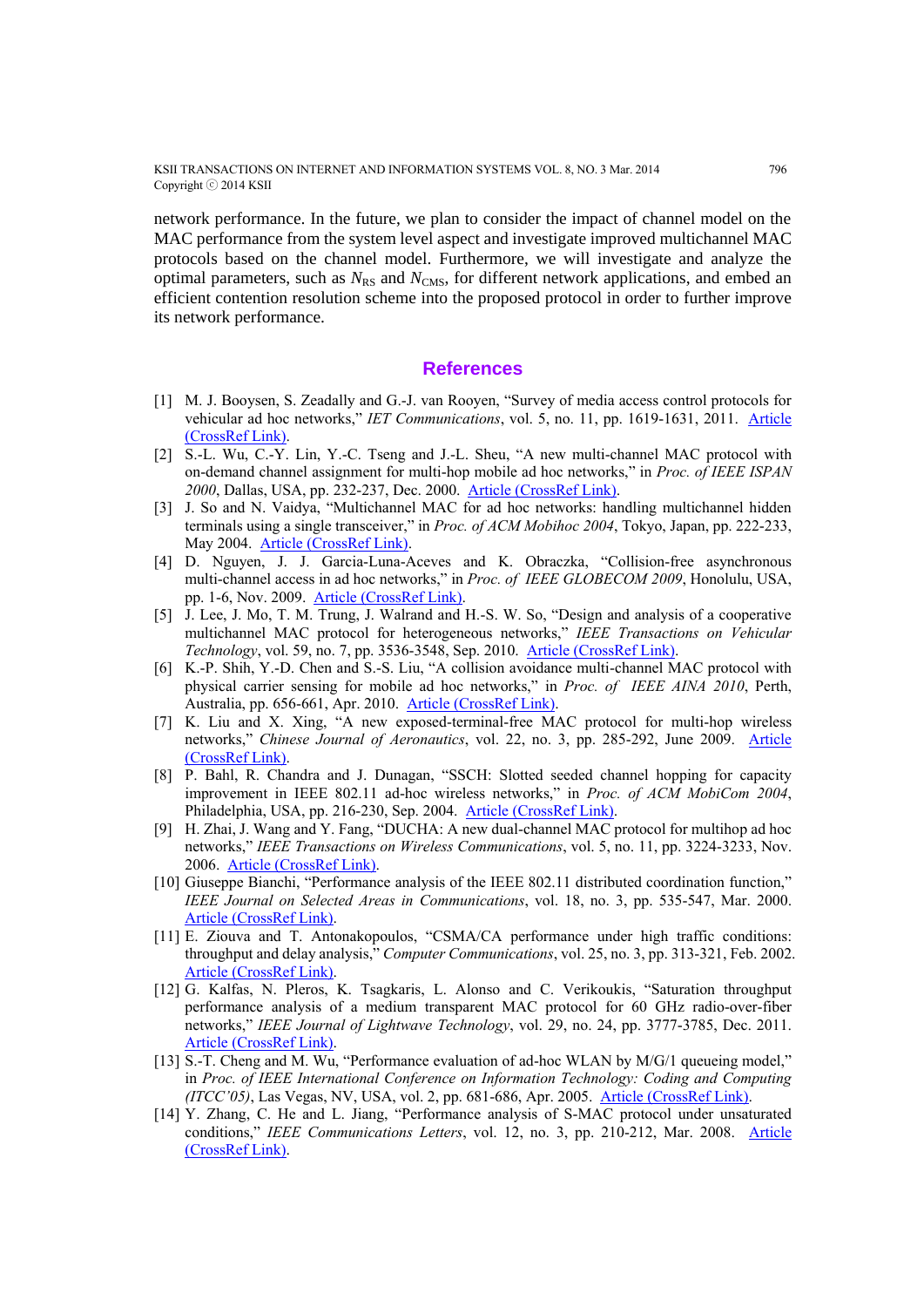- [15] E. Karamad and F. Ashtiani, "Performance analysis of IEEE 802.11 DCF and 802.11e EDCA based on queueing networks," *IET Communications*, vol. 3, no. 5, pp. 871-881, 2009. [Article](http://dx.doi.org/10.1049/iet-com.2008.0676)  [\(CrossRef Link\).](http://dx.doi.org/10.1049/iet-com.2008.0676)
- [16] P. C. Ng, D. J. Edwards and S. C. Liew, "Assigning channels by link directionality in a medium access control protocol for IEEE 802.11 ad hoc networks," *IET Communications*, vol. 3, no. 11, pp. 1736-1746, 2009. [Article \(CrossRef Link\).](http://dx.doi.org/10.1049/iet-com.2008.0522)
- [17] Xinyu Yang, Yuefeng Huang, Wenjing Yang, and Shuseng Yang, "A dual channel MAC protocol for providing high spatial reuse and channel efficiency," in *Proc. of IEEE International Conference on Information Science and Engineering (ICISE2009)*, Nanjing, China, pp. 3930-3935, Dec. 2009. [Article \(CrossRef Link\).](http://ieeexplore.ieee.org/xpl/login.jsp?tp=&arnumber=5455730&url=http%3A%2F%2Fieeexplore.ieee.org%2Fxpls%2Fabs_all.jsp%3Farnumber%3D5455730)
- [18] Z. J. Haas and J. Deng, "Dual busy tone multiple access (DBTMA): a multiple access control scheme for ad hoc networks," *IEEE Transactions on Communications*, vol. 50, no. 6, pp. 975-985, June 2002. [Article \(CrossRef Link\).](http://dx.doi.org/10.1109/TCOMM.2002.1010617)
- [19] S.-L. Wu, Y.-C. Tseng and J.-P. Sheu, "Intelligent medium access for mobile ad hoc networks with busy tones and power control," *IEEE Journal on Selected Areas in Communications*, vol. 18, no. 9, pp. 1647-1657, Sep. 2000. [Article \(CrossRef Link\).](http://dx.doi.org/10.1109/49.872953)
- [20] Ke Liu, Supeng Leng, Huirong Fu and Longjiang Li, "A novel dual busy tone aided MAC protocol for multi-hop wireless networks," in *Proc. of Eighth IEEE International Conference on Dependable, Autonomic and Secure Computing (DASC 2009)*, Chengdu, China, pp. 373-378, Dec. 2009. [Article \(CrossRef Link\).](http://dx.doi.org/10.1109/DASC.2009.20)
- [21] Rongsheng Huang, Hongqiang Zhai, Chi Zhang and Yuguang Fang, "SAM-MAC: An efficient channel assignment scheme for multi-channel ad hoc networks," *Computer Networks*, vol. 52, no. 8, pp. 1634-1646, June 2008. [Article \(CrossRef Link\).](http://dx.doi.org/10.1016/j.comnet.2008.02.004)
- [22] J. Chen, "AMNP: ad hoc multichannel negotiation protocol with broadcast solutions for multi-hop mobile wireless networks," *IET Communications*, vol. 4, no. 5, pp. 521-531, 2010. [Article](http://dx.doi.org/10.1049/iet-com.2009.0318)  [\(CrossRef Link\).](http://dx.doi.org/10.1049/iet-com.2009.0318)
- [23] A. Tzamaloukas and J. J. Garcia-Luna-Aceves, "Channel-hopping multiple access," in *Proc. IEEE Int'l Conf. Comm. (ICC '00)*, New Orleans, LA, USA, pp. 415-419, June 2000. Article (CrossRef Link)
- [24] H. S. W. So, J. Walrand, and J. Mo, "McMAC: A parallel rendezvous multi-channel MAC protocol," in *Proc. of IEEE Wireless Communications and Networking Conference (WCNC'07)*, Hong Kong, China, pp. 334-339, Mar. 2007. [Article \(CrossRef Link\).](http://ieeexplore.ieee.org/xpl/login.jsp?tp=&arnumber=4224312&url=http%3A%2F%2Fieeexplore.ieee.org%2Fxpls%2Fabs_all.jsp%3Farnumber%3D4224312)
- [25] Chih-Min Chao1, Hsien-Chen Tsai, and Kuan-Ju Huang, "A new channel hopping MAC protocol for mobile ad hoc networks," in *Proc. IEEE International Conference on Wireless Communications & Signal Processing (WCSP 2009)*, Nanjing, China, pp. 1-5, Nov. 2009. [Article](http://ieeexplore.ieee.org/xpl/login.jsp?tp=&arnumber=5371543&url=http%3A%2F%2Fieeexplore.ieee.org%2Fxpls%2Fabs_all.jsp%3Farnumber%3D5371543)  [\(CrossRef Link\).](http://ieeexplore.ieee.org/xpl/login.jsp?tp=&arnumber=5371543&url=http%3A%2F%2Fieeexplore.ieee.org%2Fxpls%2Fabs_all.jsp%3Farnumber%3D5371543)
- [26] Fen Hou, Lin X. Cai, Xuemin Shen, and Jianwei Huang, "Asynchronous multichannel MAC design with difference-set-based hopping sequences," *IEEE Transactions on Vehicular Technology*, vol. 60, no. 4, pp. 1728-1739, May 2011. [Article \(CrossRef Link\).](http://dx.doi.org/10.1109/TVT.2011.2119384)
- [27] P. C. Ng, D. J. Edwards, and S. C. Liew, "Scaling capacity by two channels in IEEE 802.11 ad hoc networks with an SIR comparison algorithm," *IEEE Transactions on Vehicular Technology*, vol. 59, no. 4, pp. 2071-2079, May 2010. [Article \(CrossRef Link\).](http://dx.doi.org/10.1109/TVT.2010.2040847)
- [28] R. Ben-El-Kezadri and G. Pau, "TimeRemap: stable and accurate time in vehicular networks," *IEEE Communications Magazine*, vol. 48, no. 12, pp. 52-57, Dec. 2010. [Article \(CrossRef Link\).](http://dx.doi.org/10.1109/MCOM.2010.5673072)